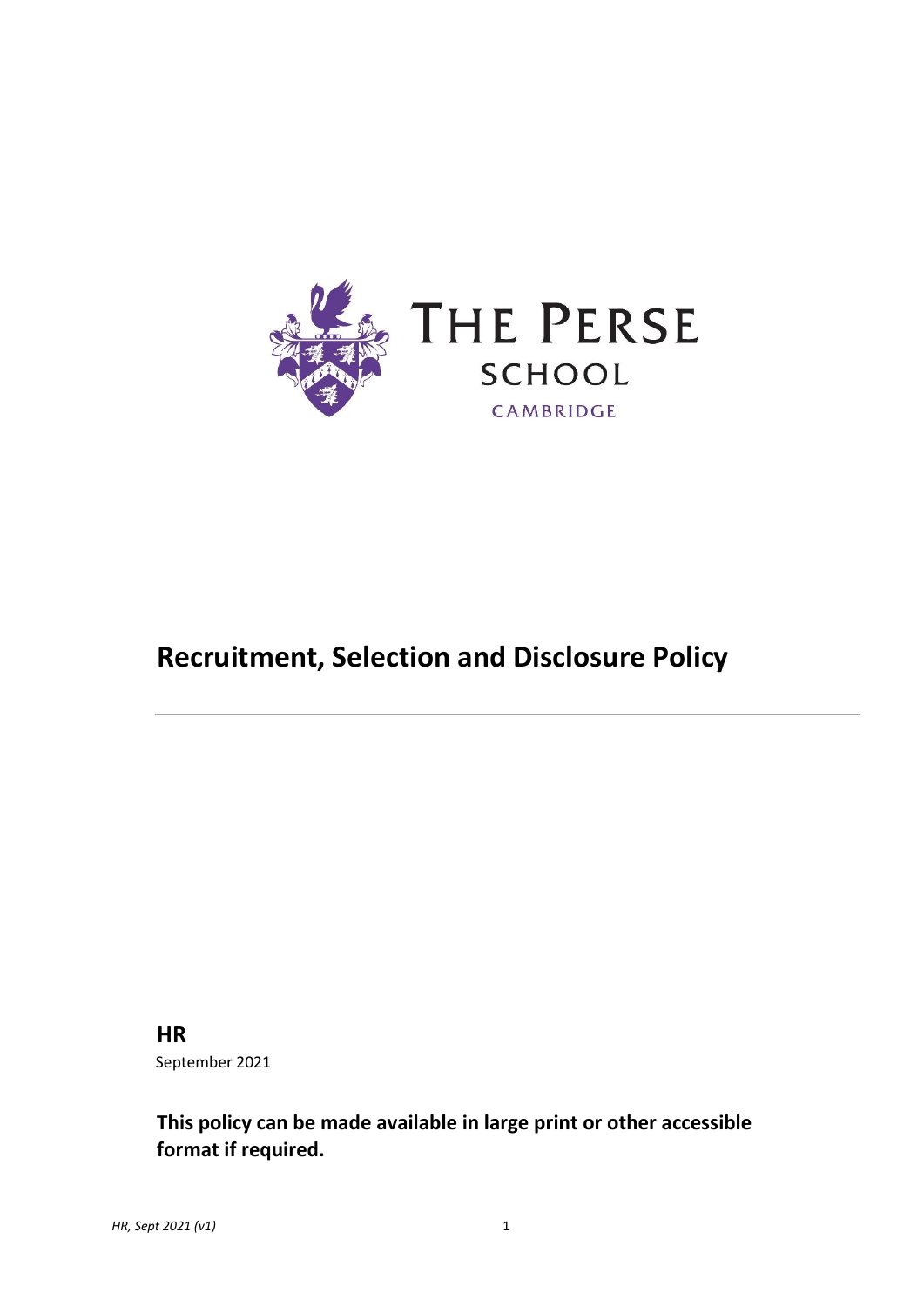# **1 Introduction**

The Perse School (**School**) is committed to providing the best possible care and education to its pupils and to safeguarding and promoting the welfare of children and young people. The School is also committed to providing a supportive and flexible working environment to all its members of staff. The School recognises that, in order to achieve these aims, it is of fundamental importance to attract, recruit and retain staff of the highest calibre who share this commitment. The aims of the School's recruitment policy are as follows:

- to ensure that the best possible staff are recruited on the basis of their merits, abilities and suitability for the position;
- to ensure that all job applicants are considered equally and consistently;
- to ensure that no job applicant is treated unfairly on any grounds including race, colour, nationality, ethnic or national origin, religion or religious belief, sex or sexual orientation, marital or civil partner status, disability or age;
- to ensure compliance with all relevant legislation, recommendations and guidance including the Education (Independent School Standards) Regulations 2014 (ISSRs), the statutory guidance published by the Department for Education (**DfE**), *Keeping Children Safe in Education* (1 September 2021) (**KCSIE**), *Disqualification Under the Childcare Act 2006* (**DUCA**), the Prevent Duty Guidance for England and Wales 2015 (the **Prevent Duty Guidance**) and any guidance or code of practice published by the Disclosure and Barring Service (**DBS**); and
- to ensure that the School meets its commitment to safeguarding and promoting the welfare of children and young people by carrying out all necessary pre-employment checks.

Employees involved in the recruitment and selection of staff are responsible for familiarising themselves with and complying with the provisions of this policy.

# **2 Data protection**

The School is legally required to carry out the pre-appointment checks detailed in this procedure. Staff and prospective staff will be required to provide certain information to the School to enable the School to carry out the checks that are applicable to their role. The School will also be required to provide certain information to third parties, such as the Disclosure and Barring Service and the Teaching Regulation Agency. Failure to provide requested information may result in the School not being able to meet its employment, safeguarding or legal obligations. The School will process personal information in accordance with its Staff Privacy Notice.

# **3 Recruitment and selection procedure**

All applicants for employment will be required to complete an **application form** containing questions about their academic and employment history and their suitability for the role. Incomplete application forms will be returned to the applicant where the deadline for completed application forms has not passed. Should there be any gaps in academic or employment history, a satisfactory explanation must be provided. A curriculum vitae will not be accepted in place of the completed application form.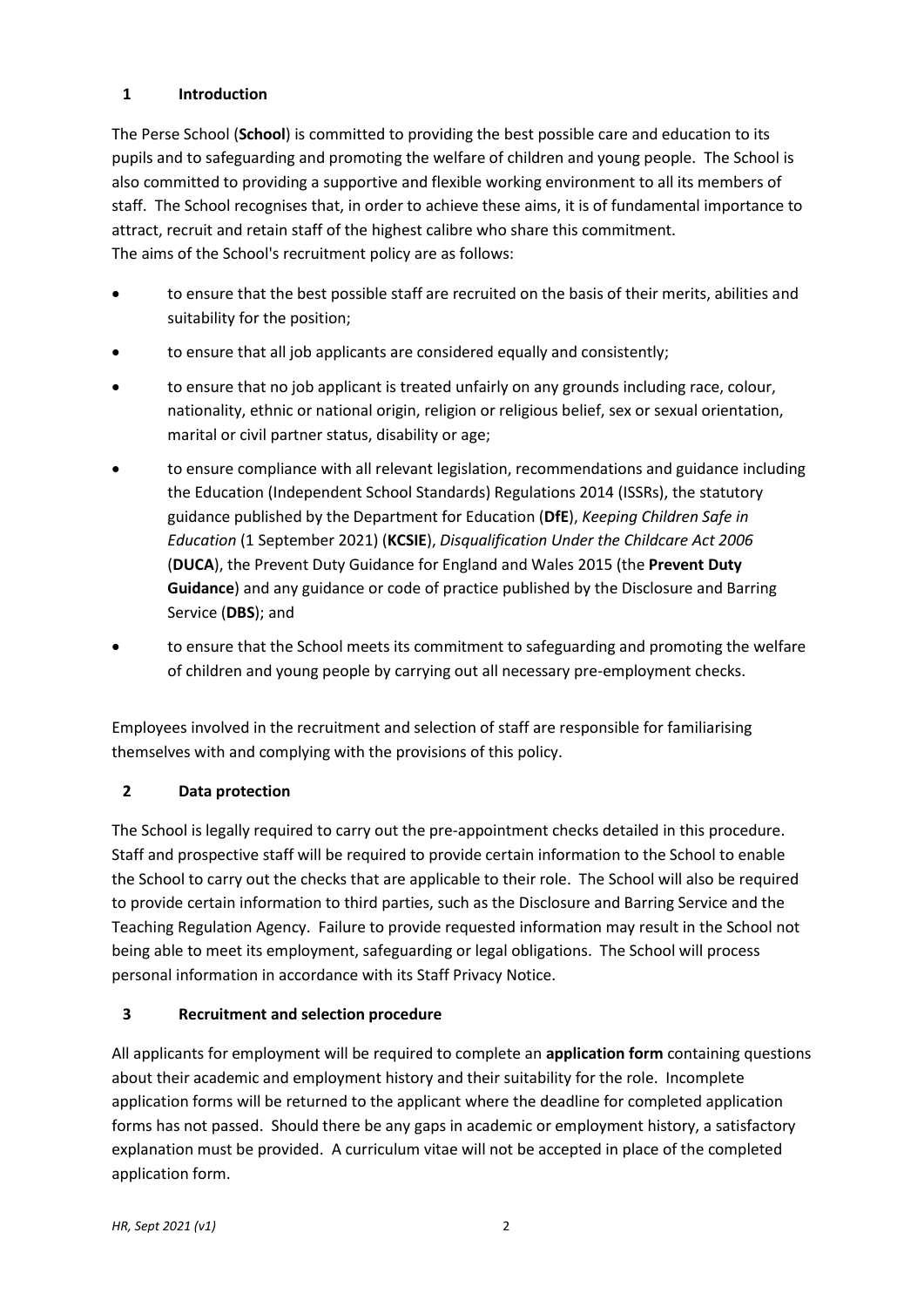Applicants will receive a job description and person specification for the role applied for. Application forms, job descriptions, person specifications, this policy and the School's Safeguarding and Child Protection Policy are available to download from the School's website and can be printed and sent to applicants on request.

The School will then conduct a shortlisting exercise by reviewing all application forms received in order to determine which applicants will be invited for interview. The shortlisting exercise will usually be conducted by two members of staff who will ideally also be involved in the interview process.

Shortlisted applicants will be invited to attend a **formal interview** at which their skills and experience will be discussed in more detail. All shortlisted applicants will be questioned at interview about their suitability to work with children.

All shortlisted candidates will be required to complete a self-declaration form prior to interview in which they will be asked to provide information about their criminal records history and other factors relevant to their suitability to work with children. This information will be considered and discussed with applicants at interview.

If it is decided to make an offer of employment following the **formal interview**, any such offer will be conditional on the following:

- the agreement of a mutually acceptable start date and the signing of a contract incorporating the School's standard terms and conditions of employment;
- verification of the applicant's identity (where that has not previously been verified);
- verification of qualifications, whether professional or otherwise, which the School takes into account in making the appointment decision, or which are referred to in the application form, whether a requirement for the role or not;
- verification of the applicant's employment history;
- the receipt of two references (one of which must be from the applicant's most recent employer) which the School considers to be satisfactory;
- for positions which involve "teaching work", information about whether the applicant has ever been referred to, or is the subject of a sanction, restriction or prohibition issued by the Teaching Regulation Agency which renders them unable or unsuitable to work at the School;
- for applicants who have carried out teaching work outside the UK, information about whether the applicant has ever been referred to, or is the subject of a sanction issued by a regulator of the teaching profession in any other country, which renders them unable or unsuitable to work at the School;
- where the position amounts to "regulated activity (see section 4.3.2 below) the receipt of an enhanced disclosure from the DBS which the School considers to be satisfactory;
- where the position amounts to "regulated activity" (see section 4.3.2 below) confirmation that the applicant is not named on the Children's Barred List\*;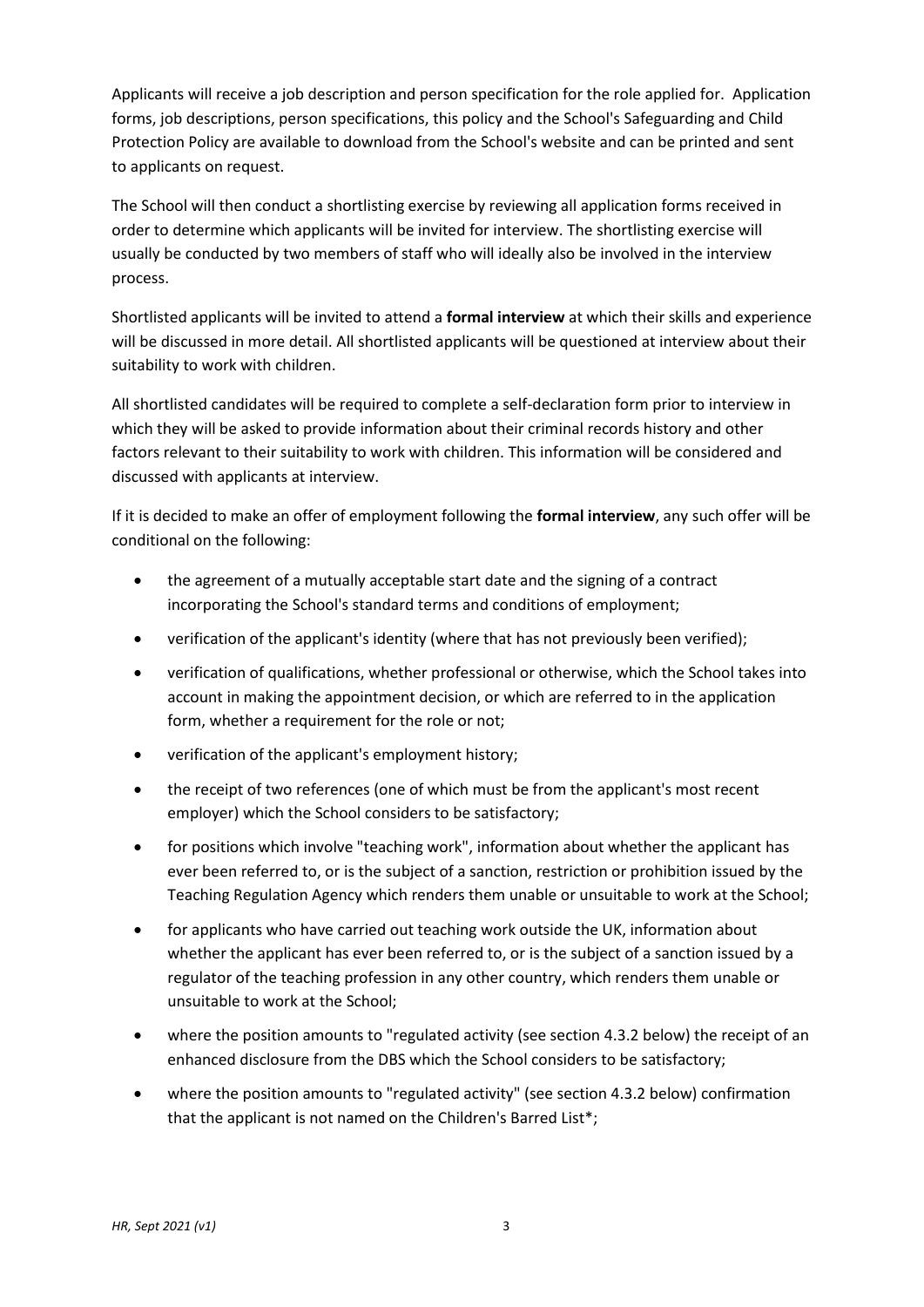- information about whether the applicant has ever been subject to a direction under section 142 of the Education Act 2002 which renders them unable or unsuitable to work at the School;
- for management positions, information about whether the applicant has ever been referred to the Department for Education, or is the subject of a direction under section 128 of the Education and Skills Act 2008, which renders them unable or unsuitable to work at the School;
- confirmation that the applicant is not disqualified from acting as a trustee / governor or senior manager of a charity under the Charities Act 2011 (if applicable, see section 4.6 below);
- confirmation that the applicant is not disqualified from working in connection with early or later years' provision (if applicable, see section 4.7 below);
- verification of the applicant's medical fitness for the role (see section 4.8 below);
- verification of the applicant's right to work in the UK; and
- any further checks which the School decides are necessary as a result of the applicant having lived or worked outside of the UK, which may include an overseas criminal records check, certificate of good conduct or professional references.

**\*The School is not permitted to check the Children's Barred List unless an individual will be engaging in "regulated activity" (refer to section 4.3.2). The School is required to carry out an enhanced DBS check for all staff, supply staff and governors who will be engaging in regulated activity. However, the School can also carry out an enhanced DBS check on a person who would be carrying out regulated activity but for the fact that they do not carry out their duties frequently enough i.e. roles which would amount to regulated activity if carried out more frequently.**

**Whether a position amounts to "regulated activity" must therefore be considered by the School in order to decide which checks are appropriate. It is however likely that in nearly all cases the School will be able to carry out an enhanced DBS check and a Children's Barred List check.**

# **4 Pre-employment checks**

In accordance with the recommendations set out in KCSIE, DUCA and the requirements of ISSRs, the School carries out a number of pre-employment checks in respect of all prospective staff.

In addition to the checks set out below, the School reserves the right to obtain such formal or informal background information about an applicant as is reasonable in the circumstances to determine whether they are suitable to work at the School. This may include internet and social media searches.

In fulfilling its obligations the School does not discriminate on the grounds of race, colour, nationality, ethnic or national origin, religion or religious belief, sex or sexual orientation, marital or civil partner status, disability or age.

# **4.1 Verification of identity, address, right to work in the UK and qualifications**

All applicants who are invited to an interview will be required to bring with them evidence of their identity, right to work in the UK, address and qualifications.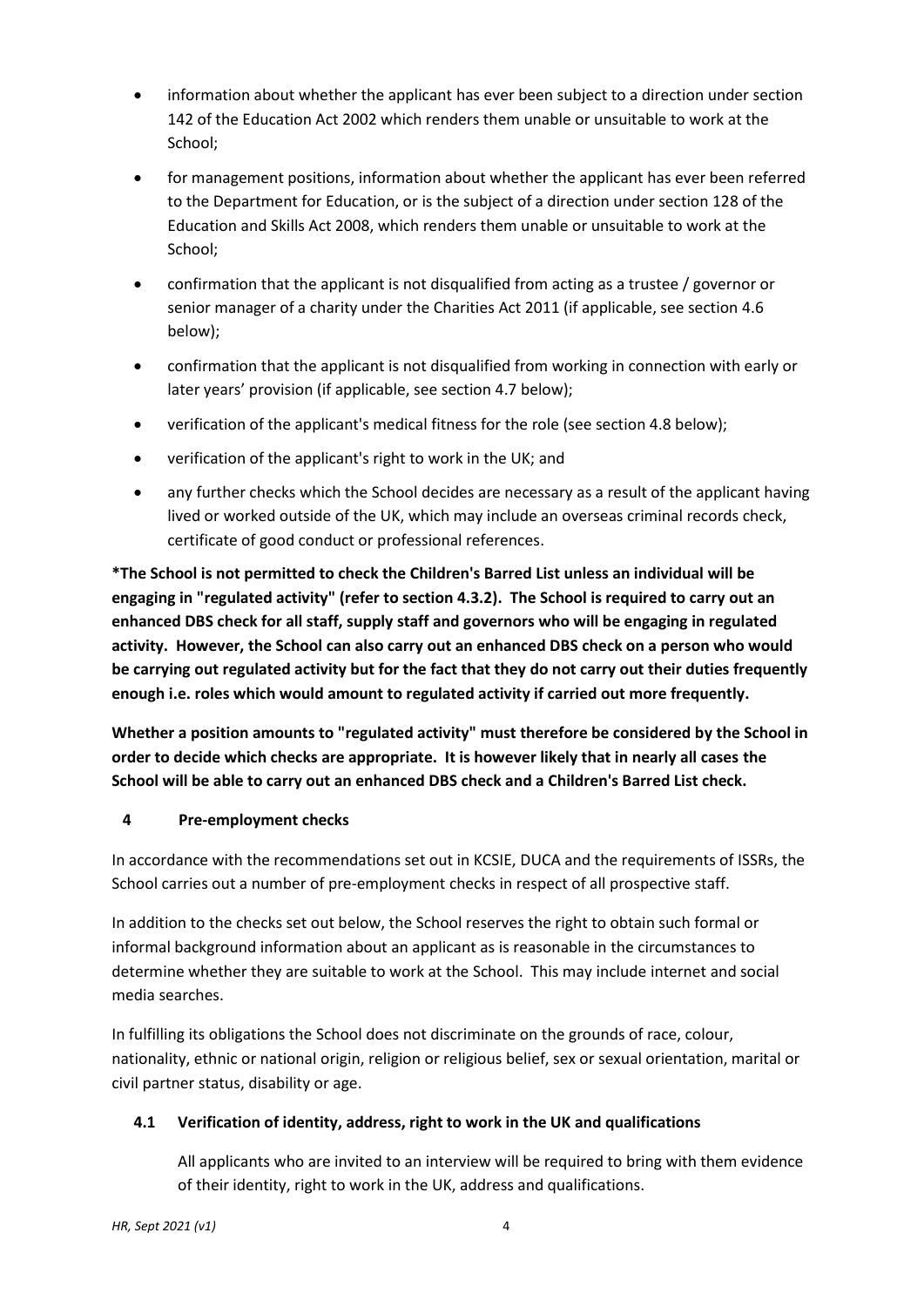The School asks for this information at interview to ensure that the person attending interview is who they claim to be, that they are permitted to work for the School if appointed and that they hold appropriate qualifications.

**Identity and address:** all applicants must bring with them to interview, original documents which evidence their identity and address as set out below and in the list of valid identity documents at **Appendix 1** (these requirements comply with DBS identity checking guidelines):

- one document from Group 1<sup>\*</sup>; and
- two further documents from either of Group 1, Group 2a or Group 2b, one of which must verify the applicant's current address; and
- •

(\*applicants must always provide their birth certificate as one form of identity unless there is a good reason why this cannot be provided) Where an applicant claims to have changed their name by deed poll or any other means (e.g. marriage, adoption, statutory declaration) they will be required to provide documentary evidence of the change. They will also be required to provide their birth certificate.

The School asks for the date of birth of all applicants in order to verify identity, and check for any unexplained discrepancies in the employment and education history. The School does not discriminate on the grounds of age.

**Right to work in the UK:** all applicants must also bring to interview a valid form of evidence which confirms their right to work in the UK. Valid forms of evidence can be found in the Home Office 'Right to Work Checklist' (Right to Work Checklist (publishing.service.gov.uk)).

The School will check this evidence in accordance with the Home Office 'Code of Practice on preventing illegal working: Civil penalty scheme for employers: 1 July 2021' (Code of practice on preventing illegal working (publishing.service.gov.uk)).

**Qualifications:** all applicants must also bring to interview original documents which evidence any educational and professional qualifications referred to in their application form and/or which the School requests.

# **4.2 References**

References will usually be taken up on short listed applicants prior to interview where possible.

Please note that no questions will be asked about health or medical fitness prior to any offer of employment being made. Applicants will be informed that references may be taken up before interview and they are given the opportunity to inform the HR Department if they do not wish a referee to be contacted at this stage.

All offers of employment will be subject to the receipt of a minimum of two references which are considered satisfactory by the School. One of the references must be from the applicant's current or most recent employer. If the current / most recent employment does / did not involve work with children, then the second reference should be from the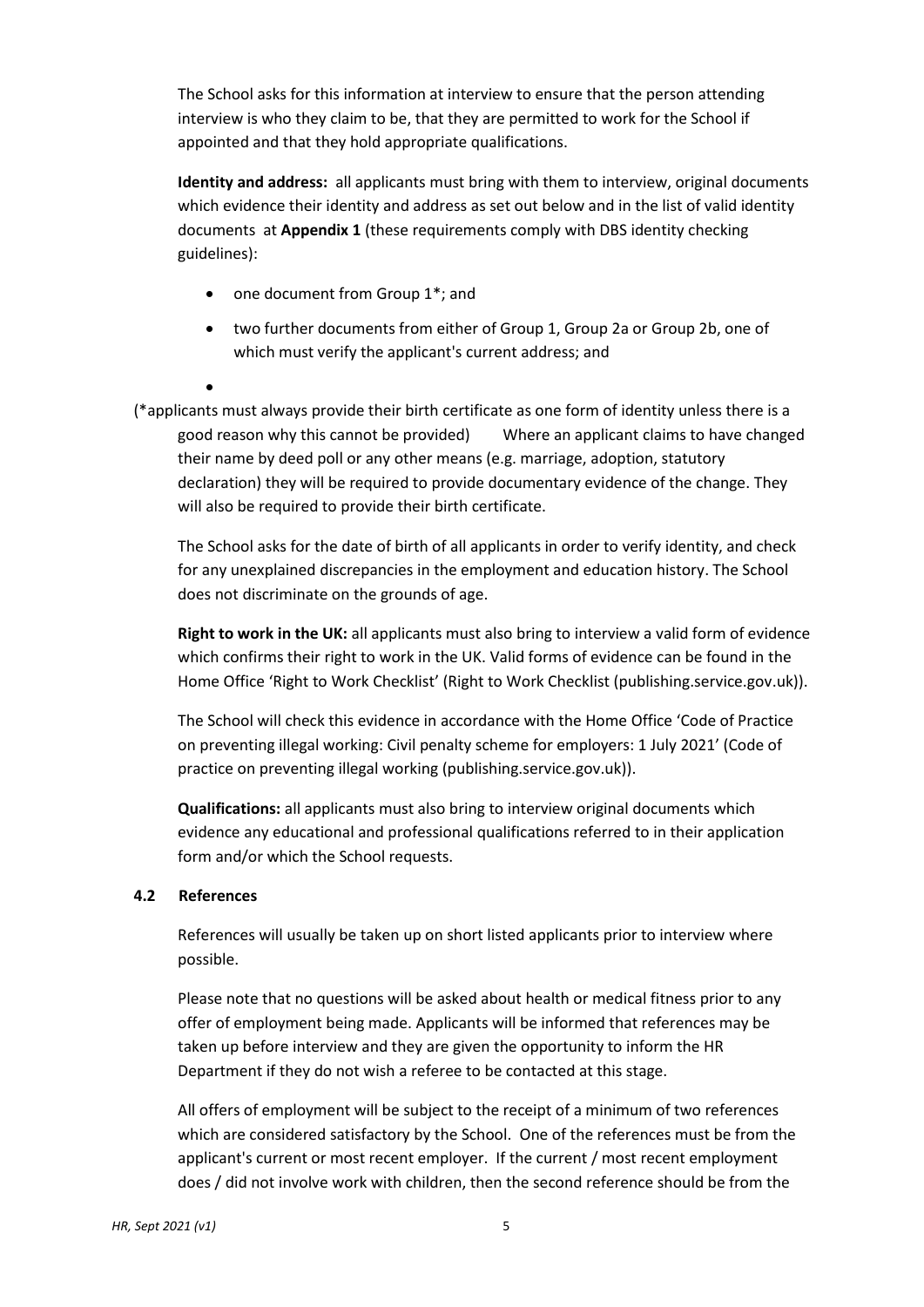employer with whom the applicant most recently worked with children. Neither referee should be a relative or someone known to the applicant solely as a friend.

All referees will be asked whether they believe the applicant is suitable for the job for which they have applied and whether they have any reason to believe that the applicant is unsuitable to work with children. All Referees will be sent a copy of the job description and person specification for the role for which the applicant has applied. If the referee is a current or previous employer, they will also be asked to confirm the following:

- the applicant's dates of employment, salary, job title / duties, reason for leaving, performance, sickness\* and disciplinary record;
- whether the applicant has ever been the subject of disciplinary procedures involving issues related to the safety and welfare of children (including any in which the disciplinary sanction has expired), except where the issues were deemed to have resulted from allegations which were found to be unsubstantiated, unfounded, false or malicious;
- whether any allegations or concerns have been raised about the applicant that relate to the safety and welfare of children or young people or behaviour towards children or young people, except where the allegation or concerns were found to be unsubstantiated, unfounded, false or malicious;
- whether the applicant could be considered to be involved in "extremism" (see the definition of "extremism" in the Preventing Extremism and Radicalisation Policy, available in the Policies area of the School website).

(\*questions about health or sickness records will only be included in reference requests sent out *after* the offer of employment has been made.)

The School will only accept references obtained directly from the referee and it will not rely on references or testimonials provided by the applicant or on open references or testimonials.

The School will compare all references with any information given on the application form. Any discrepancies or inconsistencies in the information will be taken up with the applicant and the relevant referee before any appointment is confirmed.

Where a reference is not received prior to interview it will be reviewed upon receipt. Any discrepancies identified between the reference and the application form and/or the interview assessment form will be considered by the School. The applicant may be asked to provide further information or clarification before an appointment can be confirmed.

If factual references are received i.e. those which contain limited information such as job title and dates of employment, this will not necessarily disadvantage an applicant although additional references may be sought before an appointment can be confirmed.

The School may at its discretion make telephone contact with any referee to verify the details of the written reference provided.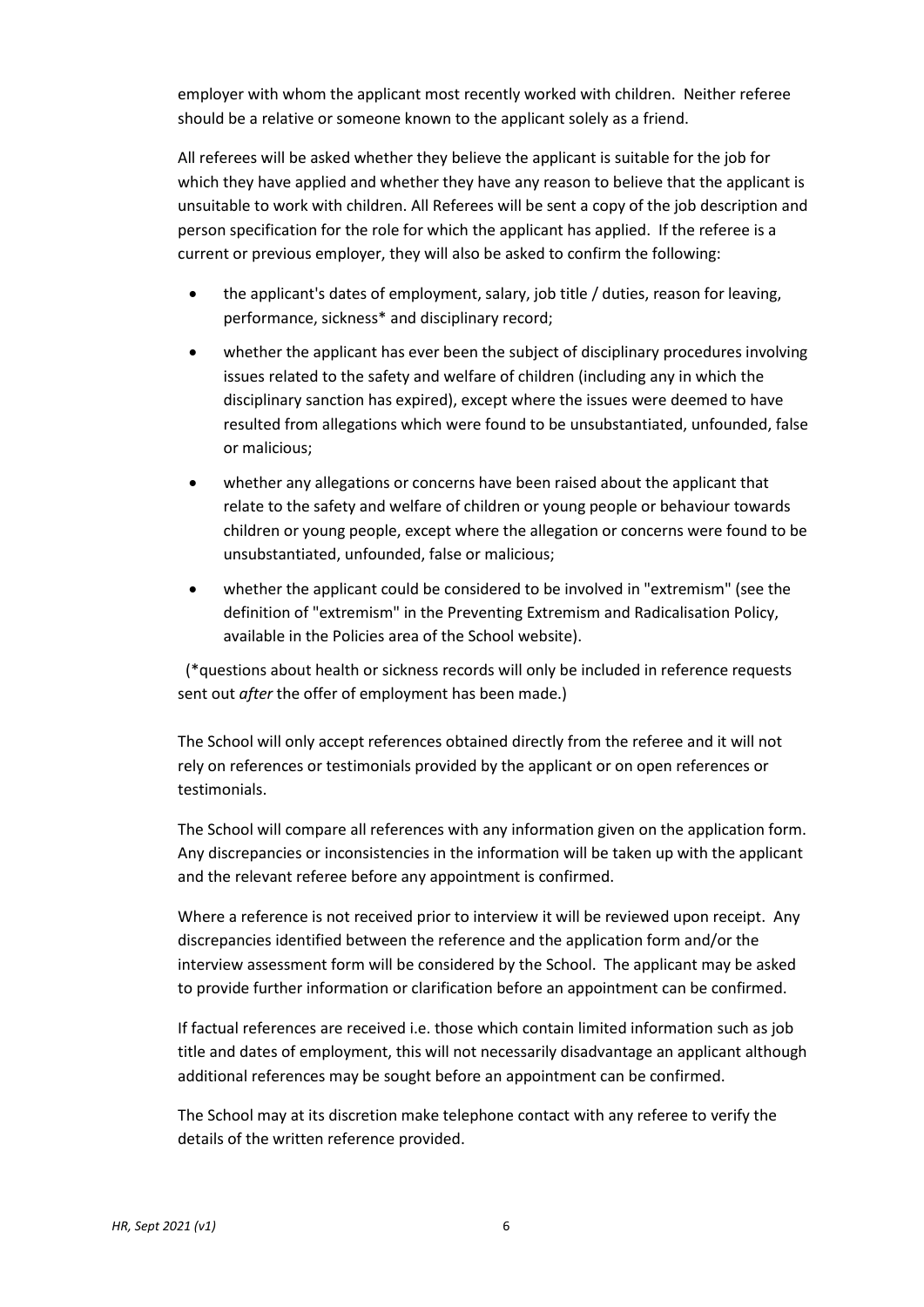The School treats all references given or received as confidential which means that the applicant will not usually be provided with a copy.

All references received from a school must be countersigned by the Head of that school.

All internal candidates who apply for a contractual change of role at the School will have their application assessed in accordance with this procedure. References may be taken up on internal candidates, where relevant, as part of the application process and can be provided by colleagues as the School will be the most recent employer and will previously have taken up references from past employers..

#### **4.3 Criminal records checks**

Prior to 29 May 2013 an enhanced disclosure contained details of all convictions on record (including those which are defined as "spent" under the Rehabilitation of Offenders Act 1974) together with details of any cautions, reprimands or warnings held on the Police National Computer. It could also contain non-conviction information from local police records which a chief police officer considered relevant to the role applied for at the School.

#### **4.3.1 DBS filtering rules**

With effect from the 29 May 2013 the DBS commenced the filtering and removal of certain specified information relating to old and minor criminal offences from all criminal records disclosures. The filtering rules developed by the DBS and the Home Office designate certain spent convictions and cautions as 'protected'. 'Protected' convictions and cations are not included in the DBS certificate and job applicants are not required to disclose them during the recruitment process. It is unlawful for an employer to take into account a conviction or caution that should not have been disclosed. If a protected conviction or caution is inadvertently disclosed to the School during the recruitment process it must be disregarded when making a recruitment decision.

A conviction will always be disclosable if it was imposed for a 'specified offence' committed at any age. A caution issued for a 'specified offence' committed over the age of 18 will always be disclosable. However, a caution issued for a 'specified offence' committed under the age of 18 is never disclosable. 'Specified offences' are usually of a serious violent or sexual nature, or are relevant for safeguarding children and vulnerable adults. The list of 'specified offences' can be found at:

# [https://www.gov.uk/government/publications/dbs-list-of-offences-that-will-never](https://www.gov.uk/government/publications/dbs-list-of-offences-that-will-never-be-filtered-from-a-criminal-record-check)[be-filtered-from-a-criminal-record-check](https://www.gov.uk/government/publications/dbs-list-of-offences-that-will-never-be-filtered-from-a-criminal-record-check)

The filtering rules have recently been updated and work as follows:

#### **For those aged 18 or over at the time of an offence**

A spent criminal conviction for an offence committed in the United Kingdom when a person was over the age of 18 will not be disclosed in a DBS certificate (and does not have to be disclosed by the job applicant) if: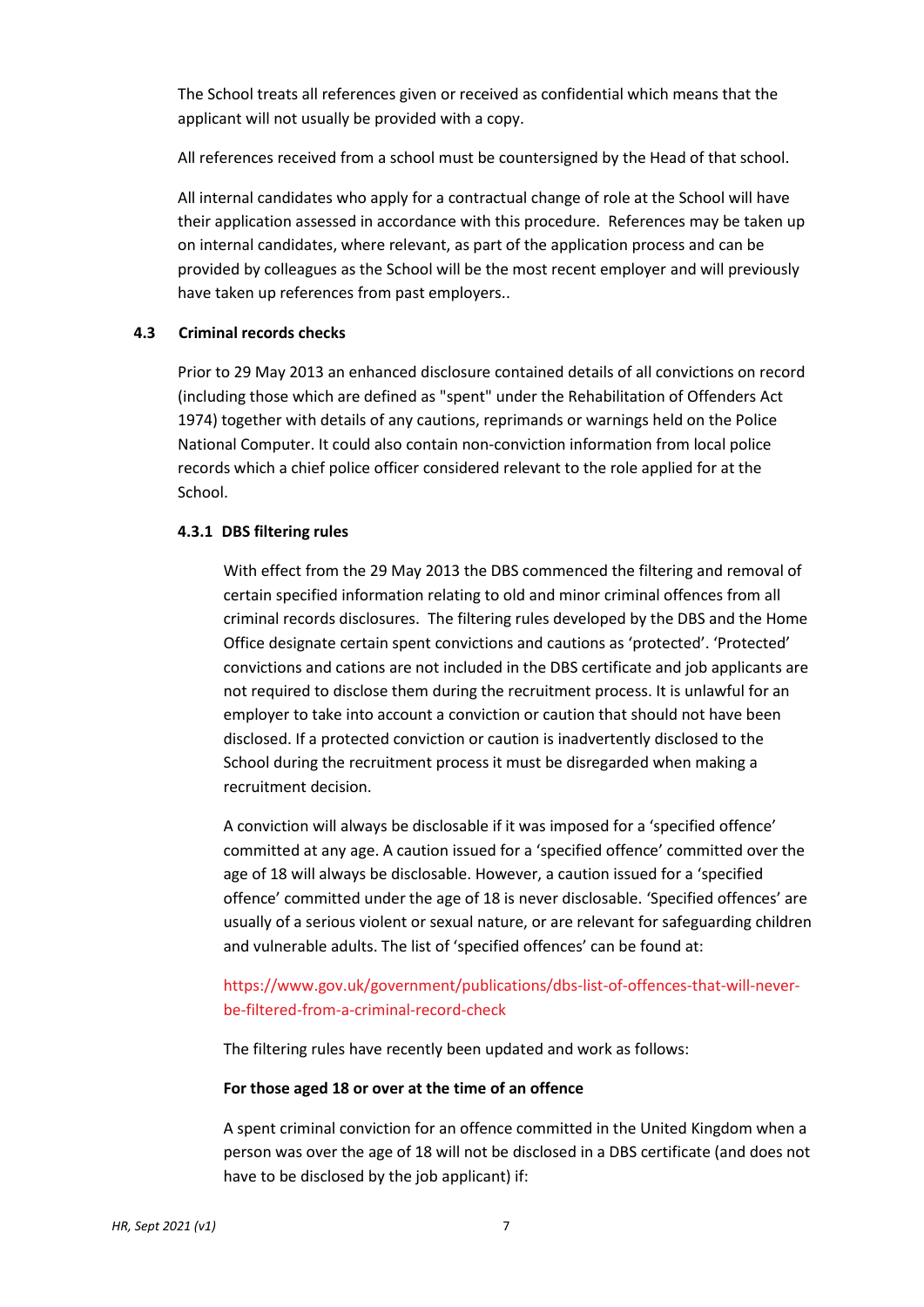- eleven years have elapsed since the date of the conviction;
- it did not result in a custodial sentence; and
- it was not imposed for a 'specified offence'.

A spent caution for an offence committed when a person was over the age of 18 will not be disclosed in a DBS certificate (and does not have to be disclosed by the job applicant) if:

- six years have elapsed since the date it was issued; and
- It was not issued for a 'specified offence'.

# **For those aged under 18 at the time of an offence**

A 'spent conviction' for an offence committed when a person was under the age of 18 will not be disclosed in a DBS certificate (and does not have to be disclosed by a job applicant) if:

- Five and a half years have elapsed since the date of the conviction;
- It did not result in a custodial sentence; and
- It was not imposed for a 'specified offence'.

A caution issued for an offence committed when a person was under the age of 18 will never be disclosed in a DBS certificate (and does not have to be disclosed be a job applicant).

# **4.3.2 Regulated activity**

The School applies for an enhanced disclosure from the DBS and a check of the Children's Barred List (now known as an Enhanced Check for Regulated Activity) in respect of all positions at the School which amount to "regulated activity" as defined in the Safeguarding Vulnerable Groups Act 2006 (as amended). The purpose of carrying out an Enhanced Check for Regulated Activity is to identify whether an applicant is barred from working with children by inclusion on the Children's Barred List and to obtain other relevant suitability information. Any position undertaken at, or on behalf of the School will amount to "regulated activity" if it is carried out:

- frequently, meaning once a week or more; or
- overnight, meaning between 2.00 am and 6.00 am; or
- satisfies the "period condition", meaning four times or more in a 30 day period; and
- provides the opportunity for contact with children.

Roles which are carried out on an unpaid / voluntary basis will only amount to regulated activity if, in addition to the above, they are carried out on an unsupervised basis.

It is for the School to decide whether a role amounts to "regulated activity" taking into account all the relevant circumstances. However, nearly all posts at the School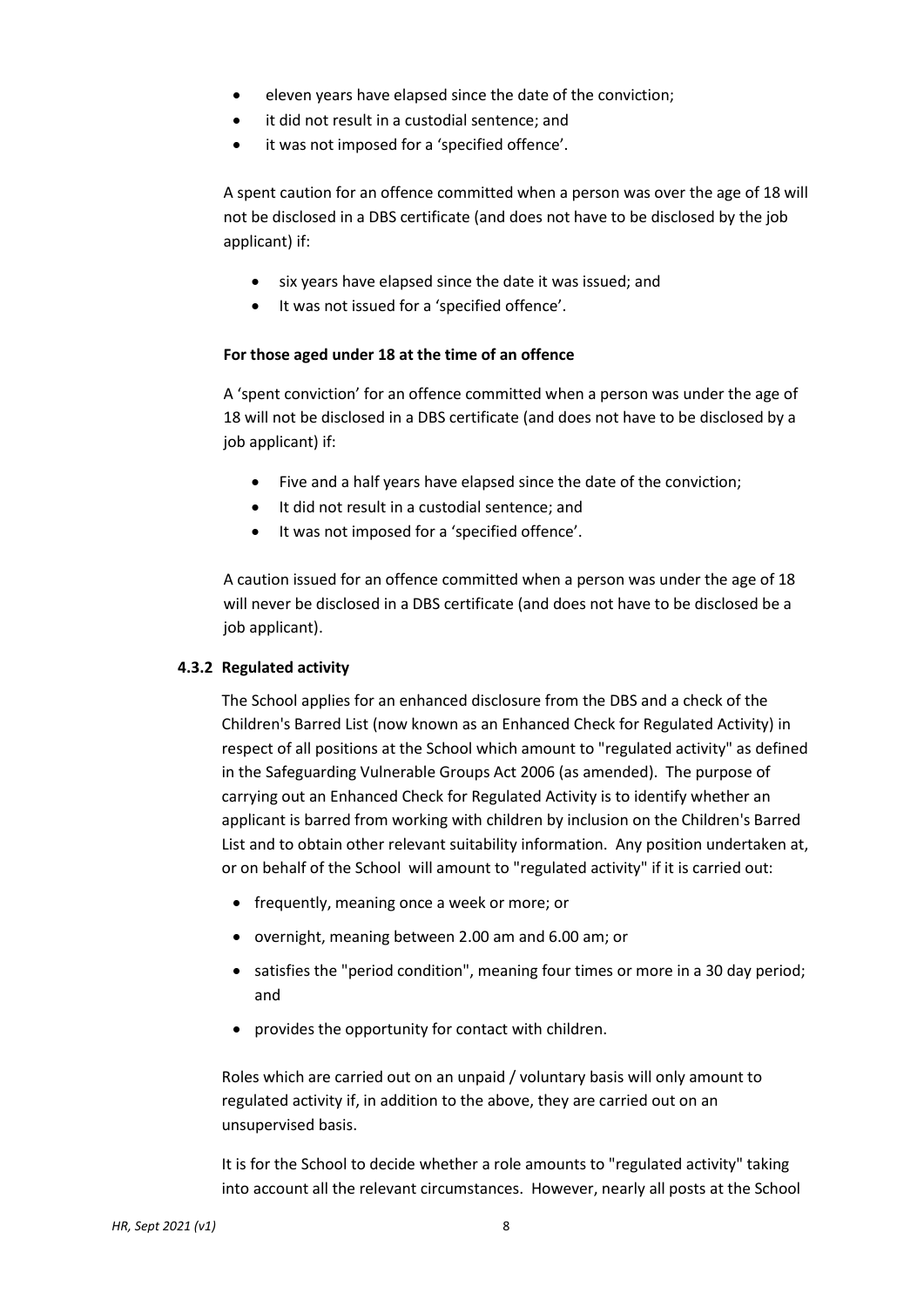amount to regulated activity. Limited exceptions could include an administrative post undertaken on a temporary basis in the School office outside of term time or voluntary posts which are supervised.

#### **4.3.3 The DBS disclosure certificate**

The DBS issues the DBS disclosure certificate to the subject of the check only, rather than to the School. It is a condition of employment with the School that the **original** disclosure certificate is provided to the School within two weeks of it being received by the applicant. Original certificates should not be sent by post. A convenient time and date for bringing the certificate into the School should be arranged with the HR Department as soon as the certificate has been received. Applicants who are unable to attend at the School to provide the certificate are required to send in a certified copy by post or email within two weeks of the original disclosure certificate being received. Certified copies must be sent to the HR Department. Where a certified copy is sent, the original disclosure certificate must still be provided prior to or on the first day of work.

Employment will remain conditional upon the original certificate being provided and it being considered satisfactory by the School.

#### **4.3.4 Starting work pending receipt of the DBS disclosure**

If there is a delay in receiving a DBS disclosure the Head has discretion to allow an individual to begin work pending receipt of the disclosure certificate. This will only be allowed if all other checks, including a clear check of the Children's Barred List (where the position amounts to regulated activity), have been completed and once appropriate supervision has been put in place.

# **4.3.5 Applicants with periods of overseas residence**

DBS checks will still be requested for applicants with recent periods of overseas residence and those with little or no previous UK residence. The School will take into account the "DBS unusual addresses guide" in such circumstances.

For applicants who are living overseas, or who have lived overseas previously, obtaining a DBS certificate may be insufficient to establish their suitability to work at the School. In such cases the applicant will be required to provide additional information about their suitability from the country (or countries) in which they have lived. The School's policy is to request such information from each overseas country in which the applicant has lived for a period of three months or more in the previous five years.

When requesting such information the School has regard to relevant government guidance and will therefore always require the applicant to apply for a formal check from the country in question i.e. a criminal records check (or equivalent) or a certificate of good conduct.

The School recognises that formal checks are not available from some countries, that they can be significantly delayed or that a response may not be provided. In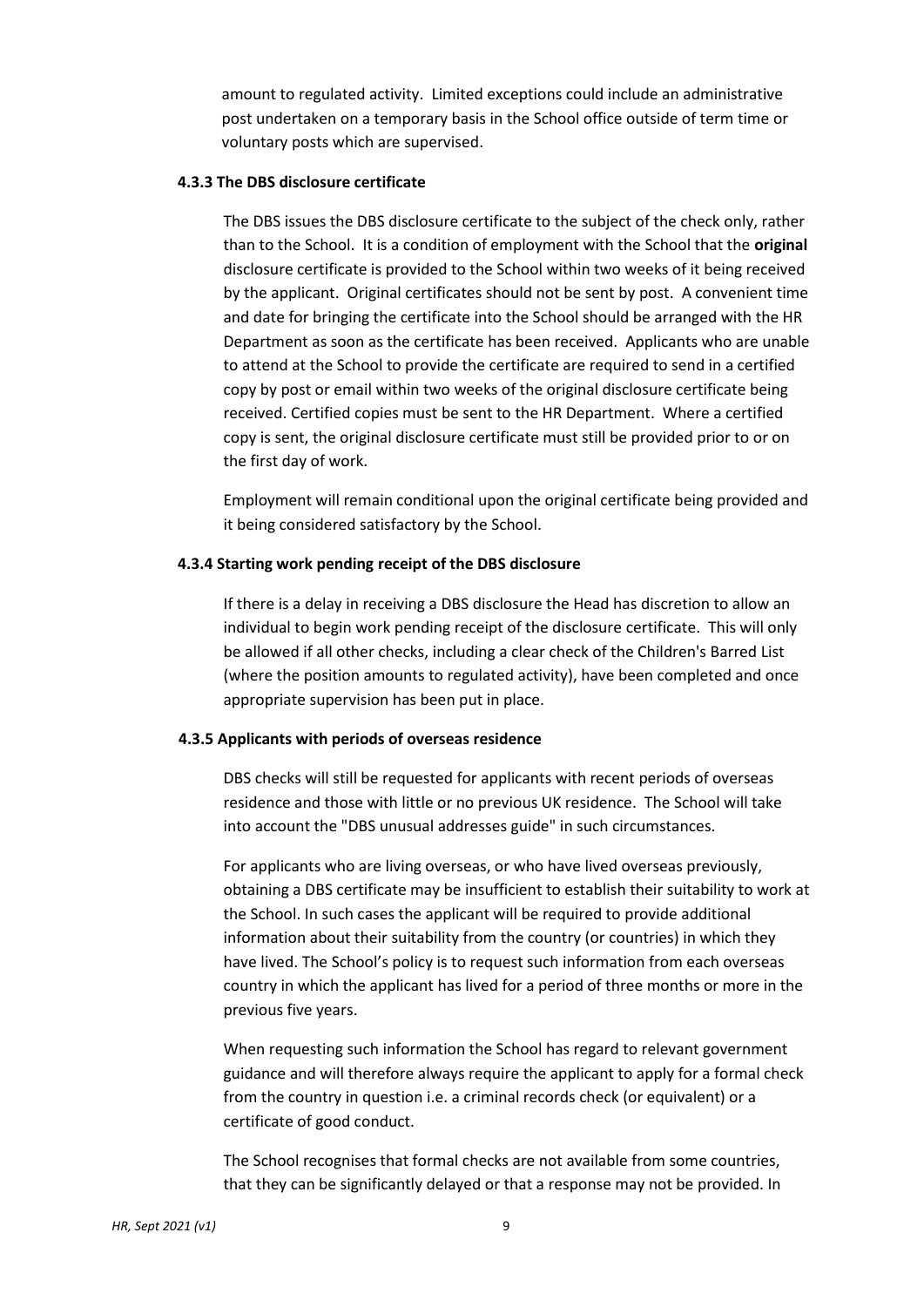such circumstances the School will seek to obtain further information from the country in question, such as a reference from any employment undertaken in that country.

In addition, where an applicant for a teaching position has worked as a teacher outside of the UK, the School will ask the applicant to obtain from the professional regulating authority of the teaching profession in each country in which they have worked as a teacher, evidence which confirms that they have not imposed any sanctions or restrictions on the applicant and that they are not aware of any reason why the applicant may be unsuitable to work as a teacher. The School will also ask shortlisted applicants (and their referees) to disclose whether they have ever been referred to, or are the subject of a sanction issued by, the regulator of the teaching profession in the countries in which they have carried out teaching work.

Sanctions and restriction issued by the regulating authority of another country will not prevent a person from working as a teacher at the School. However, the School will take all relevant information into account in determining whether an applicant is suitable to work at the School.

The School may allow an applicant to commence work pending receipt of a formal check from a particular country if it has received a reference and/or letter of professional standing from that country and considers the applicant suitable to start work. Decisions on suitability will be based on all of the information that has been obtained during the recruitment process. Unless expressly waived by the School, continued employment will remain conditional upon the School being provided with the outcome of the formal check and it being considered satisfactory.

If no information is available from a particular country the School may allow an applicant to commence work if they are considered suitable based on all of the information that has been obtained during the recruitment process.

The School will take proportionate risk based decisions on a person's suitability in such circumstances. All suitability assessments must be documented and retained on file.

If the formal check is delayed and the School is not satisfied about the applicant's suitability in the absence of that information, the applicant's proposed start date may be delayed until the formal check is received.

#### **4.4 Prohibition from teaching check**

The School is required to check whether staff who carry out "teaching work" are prohibited from doing so. The School uses the Teaching Regulation Agency Teacher Services system to check whether successful applicants are the subject of a prohibition, or interim prohibition order issued by a professional conduct panel on behalf of the Teaching Regulation Agency.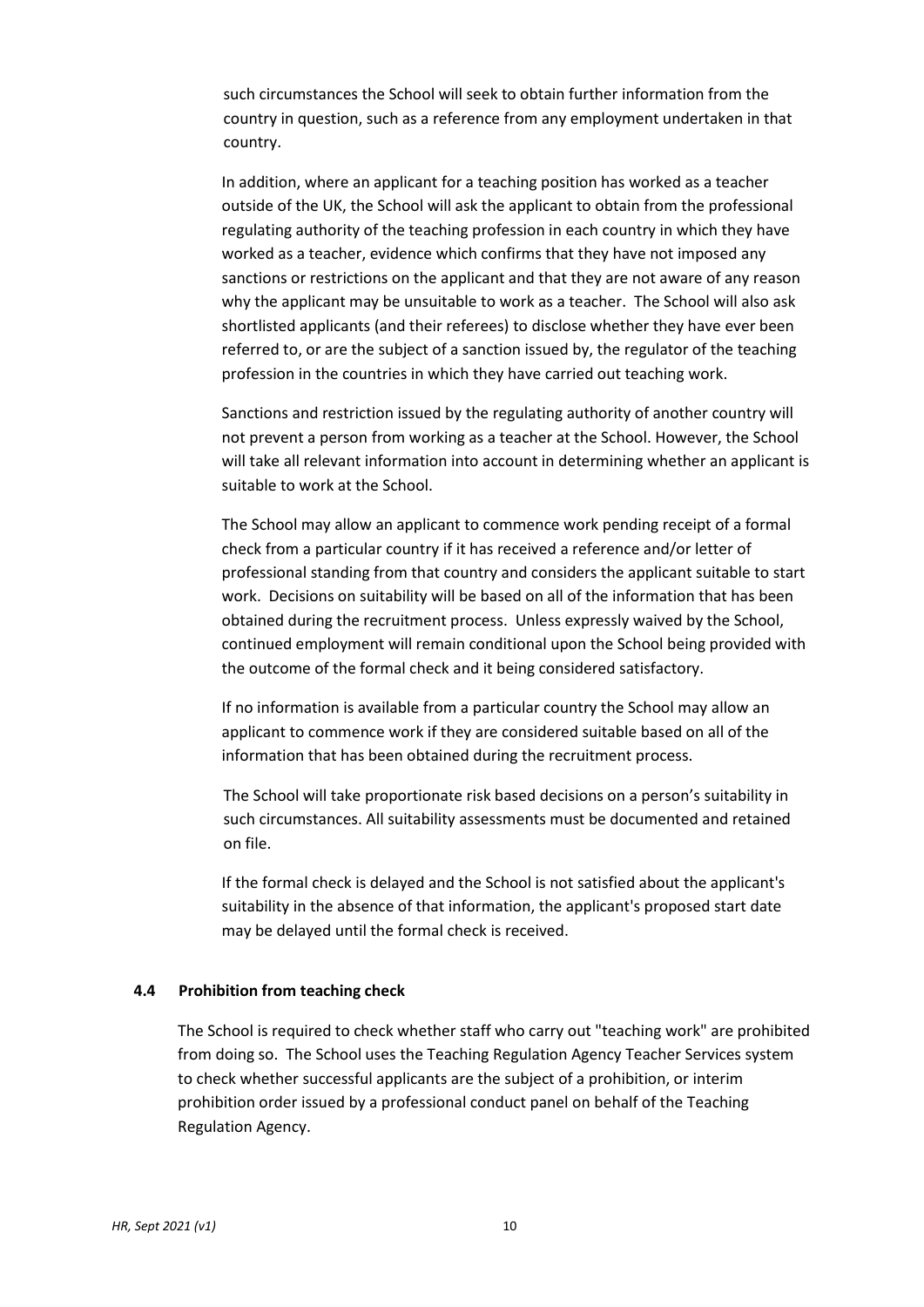In addition the School asks all shortlisted applicants to declarewhether they have ever been referred to or are the subject of a sanction, restriction or prohibition issued by the Teaching Regulation Agency, or other equivalent body in the UK.

Where an applicant is not currently prohibited from teaching but has been the subject of a referral to, or hearing before, the Teaching Regulation Agency (or other equivalent body) whether or not that resulted in the imposition of a sanction, or where a sanction has lapsed or been lifted, the School will consider whether the facts of the case render the applicant unsuitable to work at the School.

The School applies the definition of "teaching work" set out in the Teachers' Disciplinary (England) Regulations 2012 which states that the following activities amount to "teaching work":

- planning and preparing lessons and courses for pupils;
- delivering lessons to pupils;
- assessing the development, progress and attainment of pupils; and
- reporting on the development, progress and attainment of pupils.

The above activities do not amount to "teaching work" if they are supervised by a qualified teacher or other person nominated by the Head. If in any doubt or if the applicant has taught previously, or may teach in future, the check will be undertaken, including for sports coaches.

# **4.5 Prohibition from management check**

The School is required to check whether any applicant for a management position is subject to a direction under section 128 of the Education and Skills Act 2008 which prohibits, disqualifies or restricts them from being involved in the management of an independent school (a **section 128 direction**).

The School will carry out checks for section 128 directions when appointing applicants into management positions from both outside the School and by internal promotion.

This check applies to appointments to the following positions made on or after 12 August 2015:

- Head;
- teaching posts on the senior leadership team;
- teaching posts which carry a departmental head role; and
- support staff posts on the senior leadership team;
- the School will assess on a case by case basis whether the check should be carried out when appointments are made to teaching and support roles which carry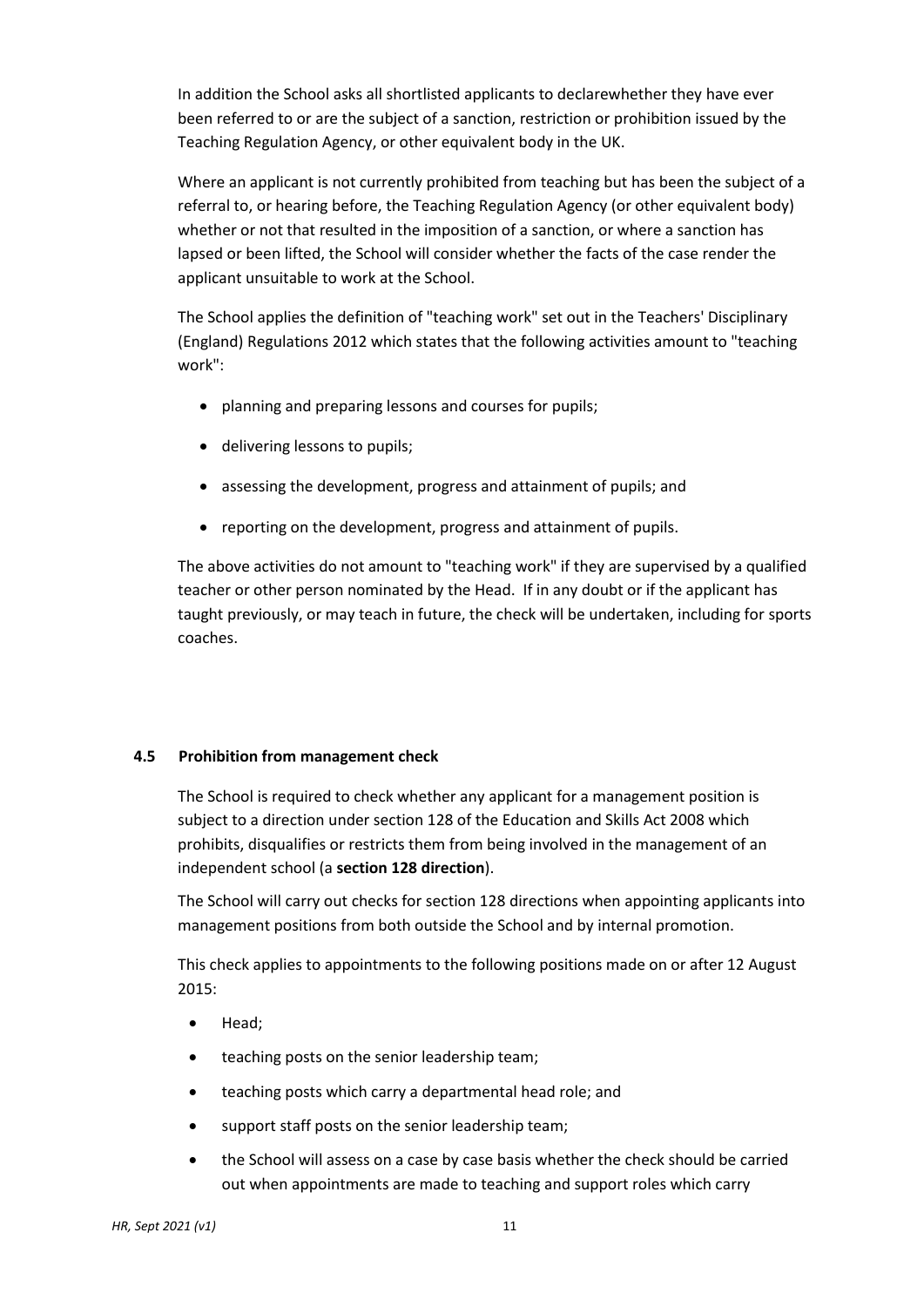additional responsibilities.

Individuals who are appointed to the governing body will be subject to a section 128 direction check..

The relevant information is contained in the enhanced DBS disclosure certificate (which the School obtains for all posts at the School that amount to regulated activity). It can also be obtained through the Teaching Regulation Agency Teacher Services system. The School will use either, or both, methods to obtain this information.

In addition the School asks all shortlisted applicants declare whether they have ever been the subject of a referral to the Department for Education, or are the subject of a section 128 direction which prohibits, disqualifies or restricts them from being involved in the management of an independent school.

Where an applicant is not currently prohibited from management but has been the subject of a referral to, or hearing before, the Department for Education or other appropriate body whether or not that resulted in the imposition of a section 128 direction or other sanction, or where a section 128 direction or other sanction has lapsed or been lifted, the School will consider whether the facts of the case render the applicant unsuitable to work at the School.

# **4.6 Disqualification from acting as a charity trustee or senior manager**

#### **4.6.1 Background**

Under the Charities Act 2011 it is a criminal offence for a person to act as a trustee or senior manager of a charity when disqualified from doing so. The Charities Act 2011 sets out the grounds on which a person can be disqualified from acting as a trustee or senior manager. These include various spent and unspent criminal offences and other sanctions.

#### **4.6.2 Who is covered**

A person is considered to be a charity trustee if they are one of the people who have general control and management of the administration of the charity. In an independent school the trustees will typically be the governors of the school.

Senior managers include those employees who report directly to the charity trustees or have responsibility for the overall management and control of the charity's finances. At the School the disqualification rules will be applicable to all governors, the Head, Bursar and potentially other senior staff who report directly to the governors.

There is no single list or register that covers all of the disqualification criteria and the School therefore adopts a pragmatic approach to checking whether a person is disqualified. This is achieved by the use of self-declaration form and the checking of relevant publicity accessible registers.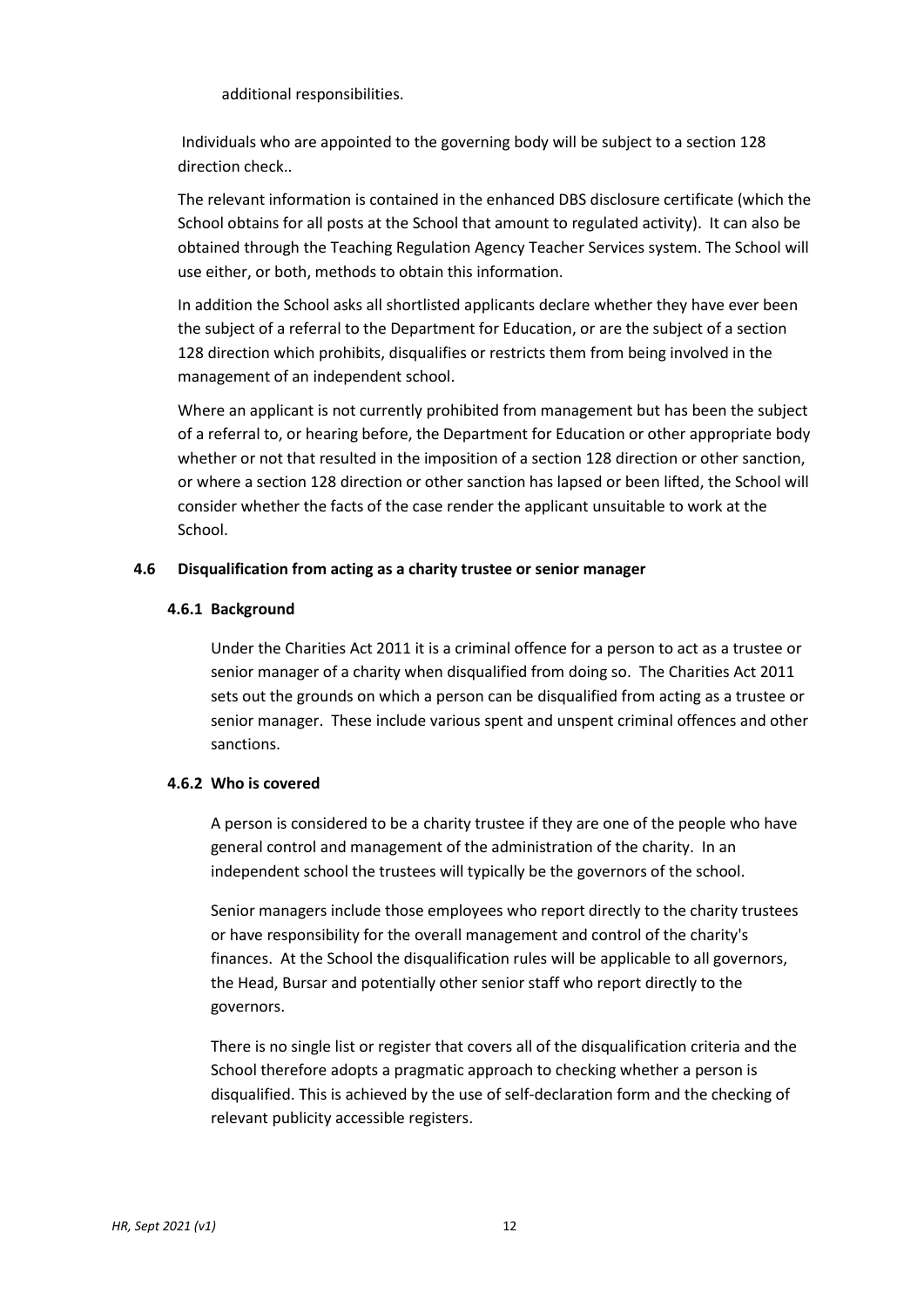#### **4.6.3 Self-declaration**

All those who are covered by the disqualification rules are required to complete a selfdeclaration form to confirm whether, to the best of their knowledge, they are subject to any of the disqualification criteria.

A failure to disclose relevant information, or the provision of false information, which subsequently comes to the School's attention may result in the termination of an appointment as a governor or senior manager or the withdrawal of an offer of employment and may also amount to a criminal offence.

All those who are required to complete a self-declaration form are also under an ongoing duty to inform the School if there is a change in their circumstances that results or may result in them becoming disqualified from acting as a governor or senior manager.

#### **4.6.4 Waiver**

A person who discloses that one or more of the disqualification criteria is applicable to them may apply to the Charity Commission for a waiver of the disqualification.

The School may at its absolute discretion withdraw an offer of employment for a senior manager or cease or terminate an appointment to the governing body if a waiver application becomes necessary or is rejected by the Charity Commission. The School is under no obligation to await the outcome of a Charity Commission waiver application before taking such action.

#### **4.7 Childcare disqualification**

The Childcare Act 2006 (the **Act**) and the Childcare (Disqualification) and Childcare (Early Years Provision Free of Charge) (Extended Entitlement) (Amendment) Regulations 2018 (the **Regulations**) state that it is an offence for the School to employ anyone in connection with our early years' provision (**EYP**) or later years' provision (**LYP**) who is disqualified, or for a disqualified person to be directly involved in the management of EYP or LYP.

#### **4.7.1 Definitions**

- a) EYP includes usual school activities and any other supervised activity for a child up to 1 September after the child's 5th birthday, which takes place on the school premises during or outside of the normal school day;
- b) LYP includes provision for children not in EYP and under the age of 8 which takes place on school premises outside of the normal school day, including, for example breakfast clubs, after school clubs and holiday clubs. It does not include extended school hours for co-curricular activities such as sports activities.

DUCA states that only those individuals who are employed directly to provide childcare are covered by the Regulations. "Childcare" means any form of care for a child, which includes education and any other supervised activity for a child who is aged 5 or under. "Childcare" in LYP does not include education during school hours but does cover before and after school clubs.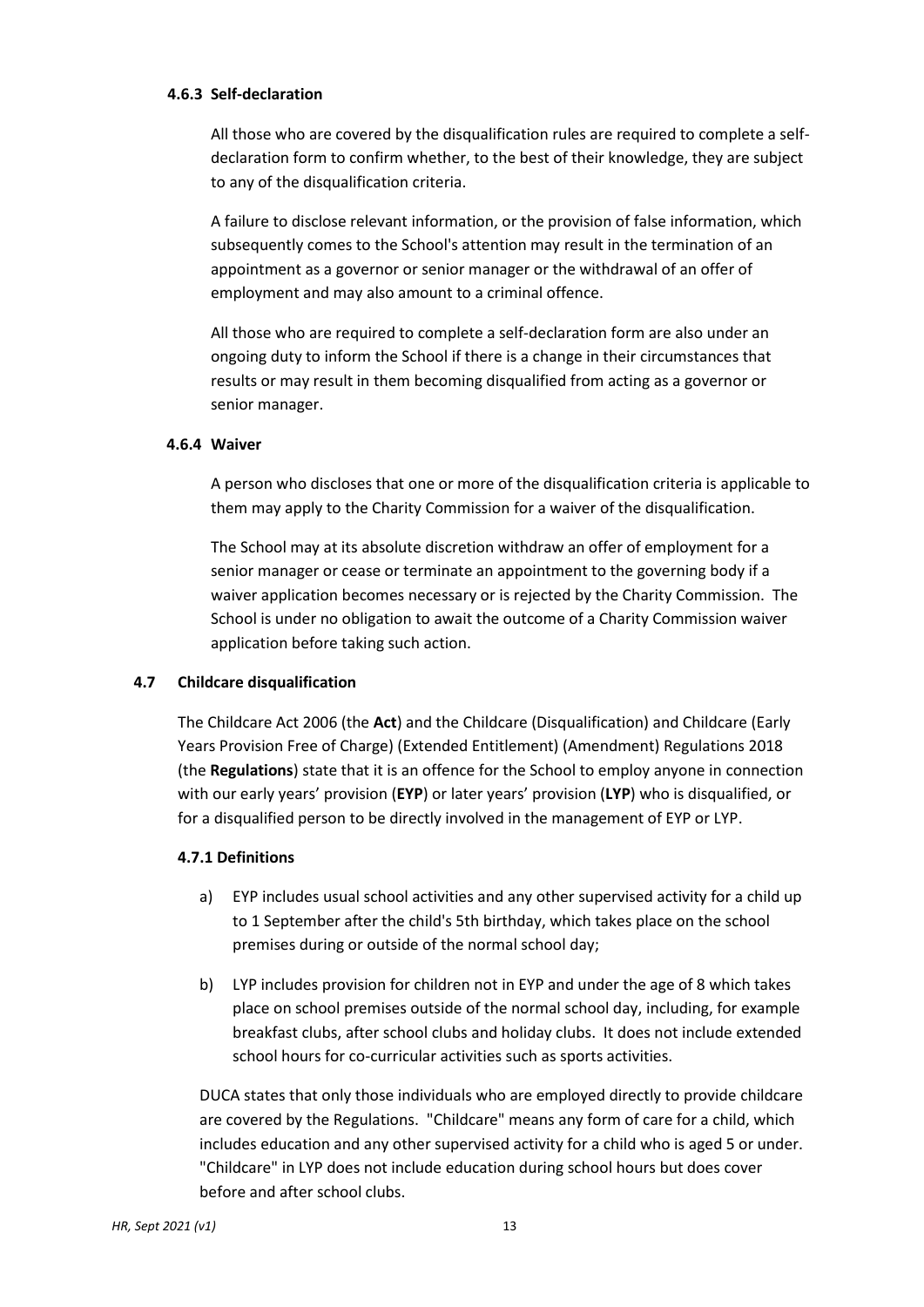# **4.7.2 Relevant roles**

Roles which will be covered by the Regulations are teaching and teaching assistant positions in EYP, and those which involve the supervision of under 8s in LYP. Those who are directly involved in the management of EYP and LYP include the Head, and may also include other members of the leadership team as well as those involved in the day to day management of EYP or LYP at the School.

DUCA contains an express statement that cleaners, drivers, transport escorts, catering and office staff are not covered by the Regulations.

Some roles at the School may involve the provision of childcare in EYP or LYP on an occasional basis. They will not automatically be within the scope of the Regulations and the School will therefore consider whether they do on a case by case basis. The Regulations only apply to a limited number of roles within the School but do extend beyond employees to governors and volunteers who carry out relevant work in EYP or LYP.

#### **4.7.3 Grounds for disqualification**

The grounds on which a person will be disqualified from working in connection with EYP or LYP are set out in the Regulations. They are not only that a person is barred from working with children (by inclusion on the Children's Barred List) but also include:

- a) having been cautioned (after 6 April 2007) for, or convicted of, certain criminal offences including violent and sexual criminal offences against children and adults whether committed in the United Kingdom or overseas;
- b) various grounds relating to the care of children, including where an order is made in respect of a child under the person's care;
- c) having been refused registration for the provision of childcare (including nurseries, day care and child minding or other childcare), having been disqualified from any such registration or having had that registration cancelled;
- d) having been refused an application for registration of a children's home or having had any such registration cancelled; or
- e) having been prohibited, restricted or disqualified from private fostering.

# **4.7.4 Self-Declaration form**

All applicants to whom an offer of employment is made to carry out a relevant role in EYP or LYP will be required to complete a Self-Declaration Form confirming whether they meet any of the criteria for disqualification under the Regulations.

The School will decide whether a role is relevant and within the scope of EYP or LYP by having regard to the guidance in DUCA. Employment with the School in any relevant role will be conditional upon completion of the Self-Declaration Form and upon the applicant not being disqualified.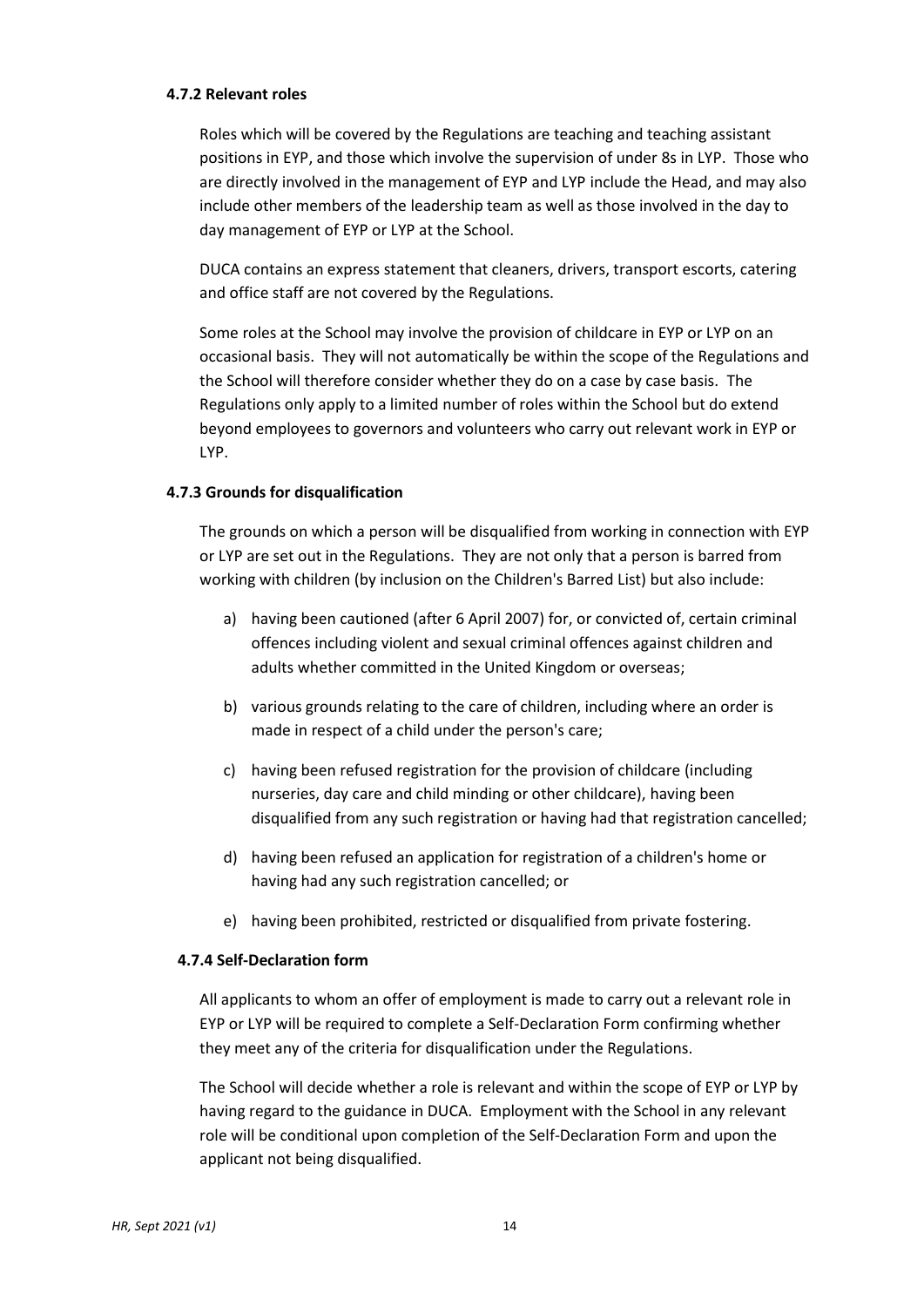The School cannot permit any person who is currently disqualified to start work in a relevant role. The School also reserves the right at its absolute discretion to withdraw an offer of employment if, in the opinion of the School, any information disclosed in the Self-Declaration Form renders that person unsuitable to work at the School.

Applicants who have any criminal records information to disclose about themselves must also provide the following information:

- a) details of the order, restriction, conviction or caution and the date that this was made;
- b) the relevant court or body and the sentence, if any, which was imposed; and
- c) a copy of the relevant order or conviction.

**Applicants are not required to disclose a caution or conviction for an offence committed in the United Kingdom if it has been filtered in accordance with the DBS filtering rules (see section 4.3.1 above).**

**For the avoidance of doubt the School does not require applicants to request any criminal records information directly from the DBS. The School only requires applicants to provide relevant information about themselves "to the best of their knowledge".** 

# **4.7.5 Waiver of a disqualification**

A person who discloses information which appears to disqualify them from working in a relevant role may apply to Ofsted for a waiver of the disqualification. The School may withdraw an offer of employment at its absolute discretion and is under no obligation to await the outcome of an Ofsted waiver application. If a waiver application is rejected the School will withdraw the conditional offer of employment.

# **4.7.6 Retention of disqualification information**

The School will securely destroy any information which is provided by an applicant which is not relevant to the childcare disqualification requirements as soon as it is established that it is not relevant. Where a person appointed to a role at the School is found to be disqualified the School will retain any relevant information only for the period it takes for a waiver application to be heard and the decision communicated to the School, after which it will be securely destroyed.

# **4.7.7 Continuing duty to disclose change in circumstances**

After making this declaration staff in a relevant role are under an on-going duty to inform the School if their circumstances change in a way which would mean they subsequently meet any of the criteria for disqualification. Any failure to disclose relevant information now, or of a future change in circumstances, will be treated as a serious disciplinary matter and may lead to the withdrawal of a job offer or dismissal for gross misconduct.

# **4.8 Medical fitness**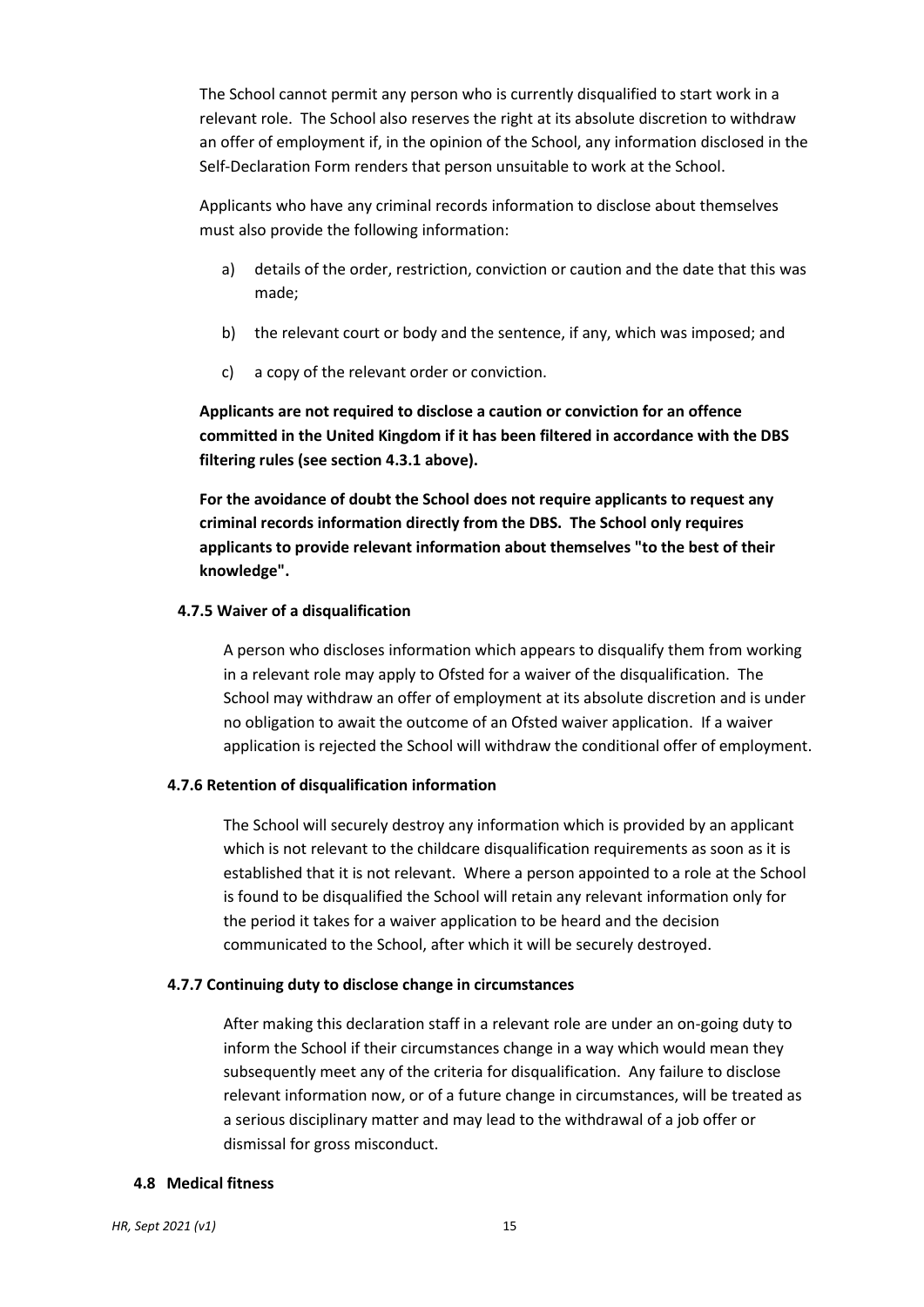The School is legally required to verify the medical fitness of anyone to be appointed to a post at the School, **after** an offer of employment has been made but **before** the appointment can be confirmed.

It is the School's practice that all applicantsto whom an offer of employment is made must complete a Health Questionnaire. The School will arrange for the information contained in the Health Questionnaire to be reviewed in the first instance by the Director of HR or the Domestic Bursar. This information will be reviewed against the Job Description and the Person Specification for the particular role, together with details of any other physical or mental requirements of the role i.e. proposed timetable, extra-curricular activities, layout of the School etc. If there are any concerns about an applicant's fitness, the School will consider reasonable adjustments in consultation with the applicant. The School may also seek a further medical opinion from an Occupational Health specialist or request that the applicant undertakes a full medical assessment.

However, successful applicants either returning to the School after a gap of employment of one year or less, or appointed to short term casual positions at the School, will be required to sign a Declaration of medical fitness confirming that there are no reasons, on grounds of mental or physical health, why they should not be able to discharge the responsibilities required by the role.

If an applicant prefers to discuss this with the School instead, or to attend an occupational health assessment to consider their fitness for the role, they should contact the HR Department so that appropriate arrangements can be made.

The School is aware of its duties under the Equality Act 2010. No job offer will be withdrawn without first consulting with the applicant, obtaining medical evidence, considering reasonable adjustments and suitable alternative employment.

# **5 Contractors and agency staff**

The School must complete the same checks for contractors (and their employees) undertaking regulated activity at the School as it does for its own employees. The School requires written confirmation from the contractor that it has completed these checks on all of those individuals whom it intends will work at the School before any such individual can commence work at the School.

Agencies who supply staff to the School must also complete the pre-employment checks which the School would otherwise complete for its staff. Again, the School requires confirmation that these checks have been completed before an individual can commence work at the School.

The School will independently verify the identity of individuals supplied by contractors or an agency in accordance with section 4.1 above and requires the provision of the DBS disclosure certificate before those individuals can commence work at the School.

# **6 Volunteers**

The School will request an enhanced DBS disclosure and Children's Barred List information on all volunteers undertaking regulated activity with pupils at or on behalf of the School (the definition of regulated activity set out in section 4.3.2 above will be applied to all volunteers).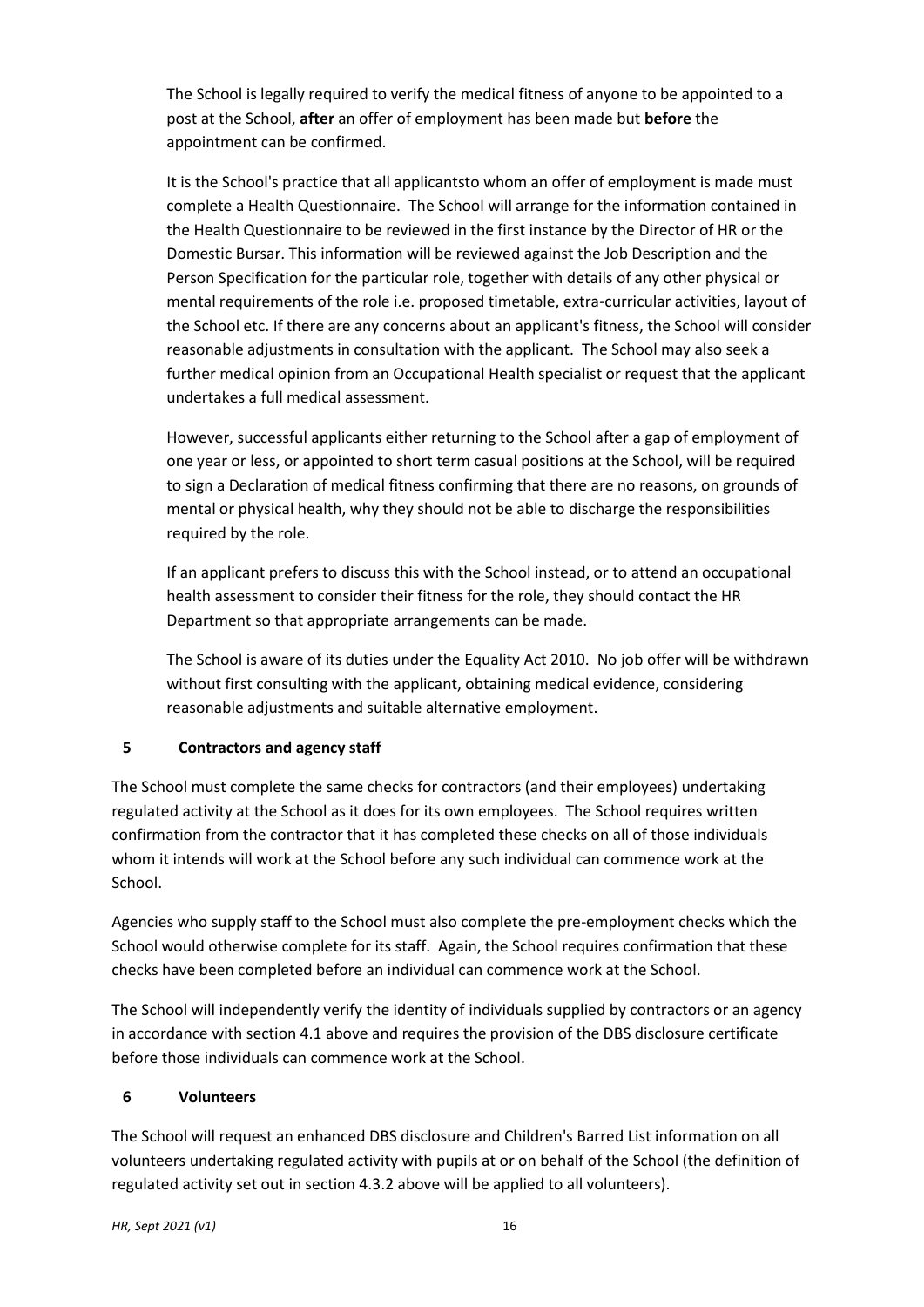The School considers most volunteers to be undertaking regulated activity, however the School will request an enhanced DBS disclosure without Children's Barred List information on all volunteers who do not undertake regulated activity. This is likely to be because their volunteering duties are subject to regular, day to day supervision by a fully checked member of staff or by a volunteer who the School has deemed appropriate to supervise and ensure the safety of those pupils in their care.

Under no circumstances will the School permit an unchecked volunteer to have unsupervised contact with pupils.

It is the School's policy to regularly check that volunteers who will engage in regulated activity continue to be involved in activities with the School, and to risk assess whether a new DBS check is required for any volunteers who are not involved in activities with the School for a period of time. Volunteers may be required to sign up to the DBS Update Service.

In addition the School will seek to obtain further suitability information about a new volunteer. This may include (but is not limited to the following):

- checking within the school community for any concerns regarding the volunteer;
- character references from the volunteer's place of work or any other relevant source; and
- an informal safer recruitment interview and/or child protection induction;
- confirmation that the volunteer is not disqualified from working in connection with early or later years' provision (if relevant).

# **7 Visiting speakers.**

The School has a Visitors and Visiting Speakers Policy which describes the safer recruitment checks applicable to visitors including contractors.

# **8 Policy on recruitment of ex-offenders**

# **8.1 Background**

The School will not unfairly discriminate against any applicant for employment on the basis of conviction or other details disclosed. The School makes appointment decisions on the basis of merit and ability. If an applicant has a criminal record this will not automatically bar them from employment with the School. Each case will be decided on its merits in accordance with the objective assessment criteria set out in paragraph 8.2 below.

All positions within the School are exempt from the provisions of the Rehabilitation of Offenders Act 1974. All applicants must therefore declare all previous convictions and cautions, including those which would normally be considered "spent" except those received for an offence committed in the United Kingdom if it has been filtered in accordance with the DBS filtering rules (see section 4.3.1 above).

A failure to disclose a previous conviction (which should be declared) may lead to an application being rejected or, if the failure to disclose is discovered after employment has started, may lead to summary dismissal on the grounds of gross misconduct. A failure to disclose a previous conviction may also amount to a criminal offence.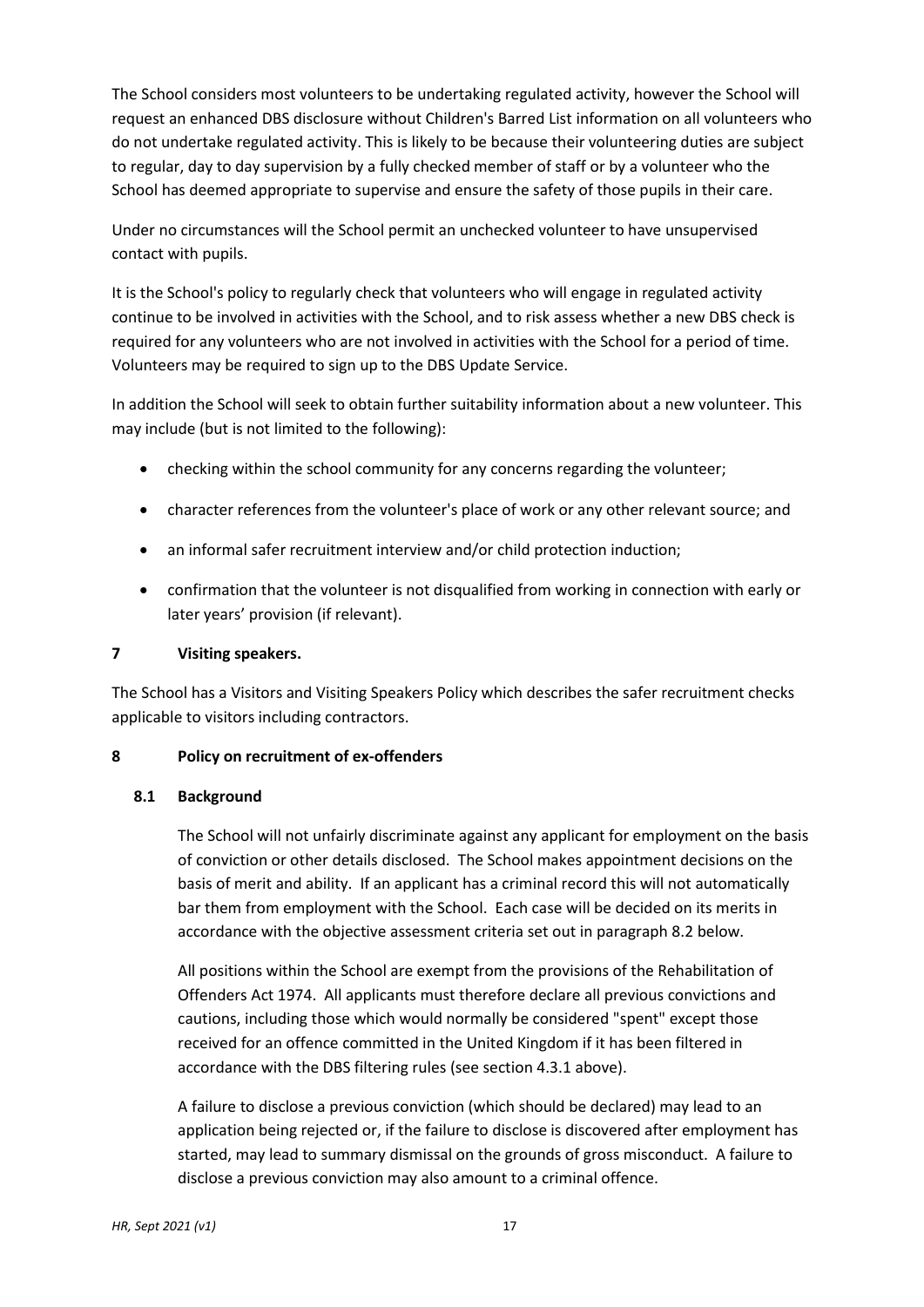It is unlawful for the School to employ anyone who is barred from working with children. It is a criminal offence for any person who is barred from working with children to apply for a position at the School. The School will make a report to the Police and / or the DBS if:

- it receives an application from a barred person;
- it is provided with false information in, or in support of an applicant's application; or
- it has serious concerns about an applicant's suitability to work with children.

# **8.2 Assessment criteria**

In the event that relevant information (whether in relation to previous convictions or otherwise) is volunteered by an applicant during the recruitment process or obtained through a disclosure check, the School will consider the following factors before reaching a recruitment decision:

- whether the conviction or other matter revealed is relevant to the position in question;
- the seriousness of any offence or other matter revealed;
- the length of time since the offence or other matter occurred;
- whether the applicant has a pattern of offending behaviour or other relevant matters;
- whether the applicant's circumstances have changed since the offending behaviour or other relevant matters; and
- the circumstances surrounding the offence and the explanation(s) offered by the applicant.

If the post involves regular contact with children, it is the School's normal policy to consider it a high risk to employ anyone who has been convicted at any time of any the following offences:

- murder, manslaughter, rape, other serious sexual offences, grievous bodily harm or other serious acts of violence; or
- serious class A drug related offences, robbery, burglary, theft, deception or fraud.

If the post involves access to money or budget responsibility, it is the School's normal policy to consider it a high risk to employ anyone who has been convicted at any time of robbery, burglary, theft, deception or fraud.

If the post involves some driving responsibilities, it is the School's normal policy to consider it a high risk to employ anyone who has been convicted of drink driving within the last ten years.

# **8.3 Assessment procedure**

In the event that relevant information (whether in relation to previous convictions or otherwise) is volunteered by an applicant during the recruitment process or obtained through a disclosure check, the School will carry out a risk assessment by reference to the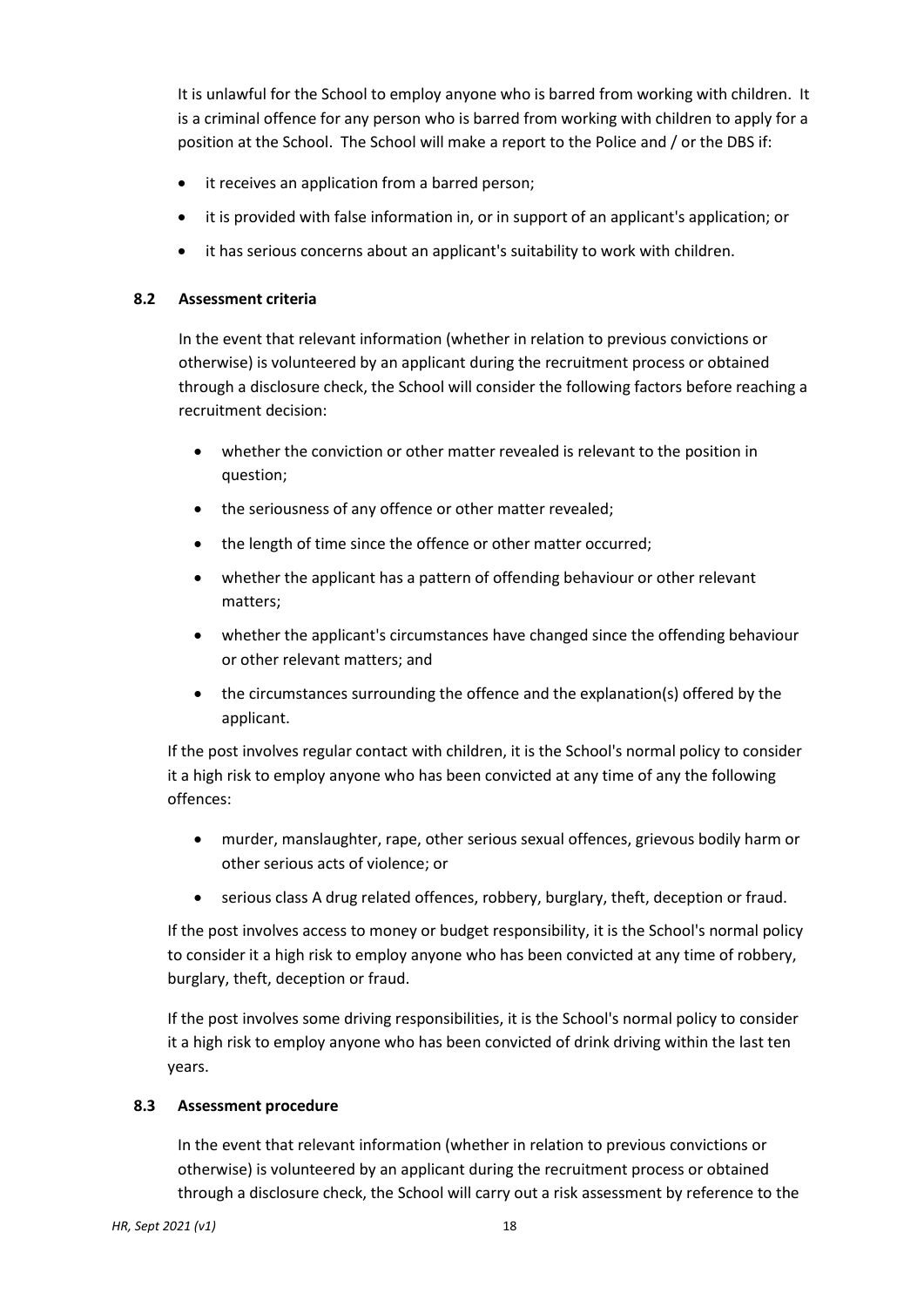criteria set out above. The assessment form must be signed by the Bursar or the Head or the Senior Deputy Head (Upper School) before a position is offered or confirmed.

If an applicant wishes to dispute any information contained in a disclosure, they may do so by contacting the DBS. In cases where the applicant would otherwise be offered a position were it not for the disputed information, the School may, where practicable and at its discretion, defer a final decision about the appointment until the applicant has had a reasonable opportunity to challenge the disclosure information.

# **8.4 Retention and security of disclosure information**

The School's policy is to observe the guidance issued or supported by the DBS on the use of disclosure information.

# **9 Whistleblowing and exit questionnaires**

All staff are expected and encouraged to raise concerns they have, whether related to the safeguarding and welfare of pupils, the conduct of staff or other matters, during the course of their employment in accordance with the School's polices (including the Whistleblowing Policy, the Safeguarding and Child Protection Policy and the Staff Code of Conduct). All staff receive training so that they understand the School's expectations. Safeguarding children is at the centre of the School's culture and concerns should always be raised in accordance with the School's Safeguarding and Child Protection Policy. If issues have not been identified before, safeguarding will always be considered formally if raised during staff performance development reviews and appraisal and finally in exit questionnaires or at exit interviews which are offered to leavers.

# **10 Referrals to the DBS and Teaching Regulation Agency**

This policy is primarily concerned with the promotion and practice of safer recruitment. . However, applicants should also be aware that the School has legal responsibilities to fulfil when employment comes to an end. In particular, the School has a legal duty to make a referral to the Disclosure and Barring Service (DBS) where:-

- an individual has applied for a position at the School despite being barred from working with children; and/or
- an individualhas been removed by the School from working in regulated activity (whether paid or unpaid), or has resigned prior to being removed, because they have harmed, or pose a risk of harm to, a child.

The DBS will consider whether to impose sanctions on that individual which may restrict or prevent them from working with children in future.

In addition, if a teacher is dismissed because they are found to have committed serious misconduct, or they have breached the Teachers' Standards, or they resign prior to dismissal on such grounds, the School will make a referral to the Teacher Regulation Agency.

The Teaching Regulation Agency will consider whether to impose a prohibition from teaching order.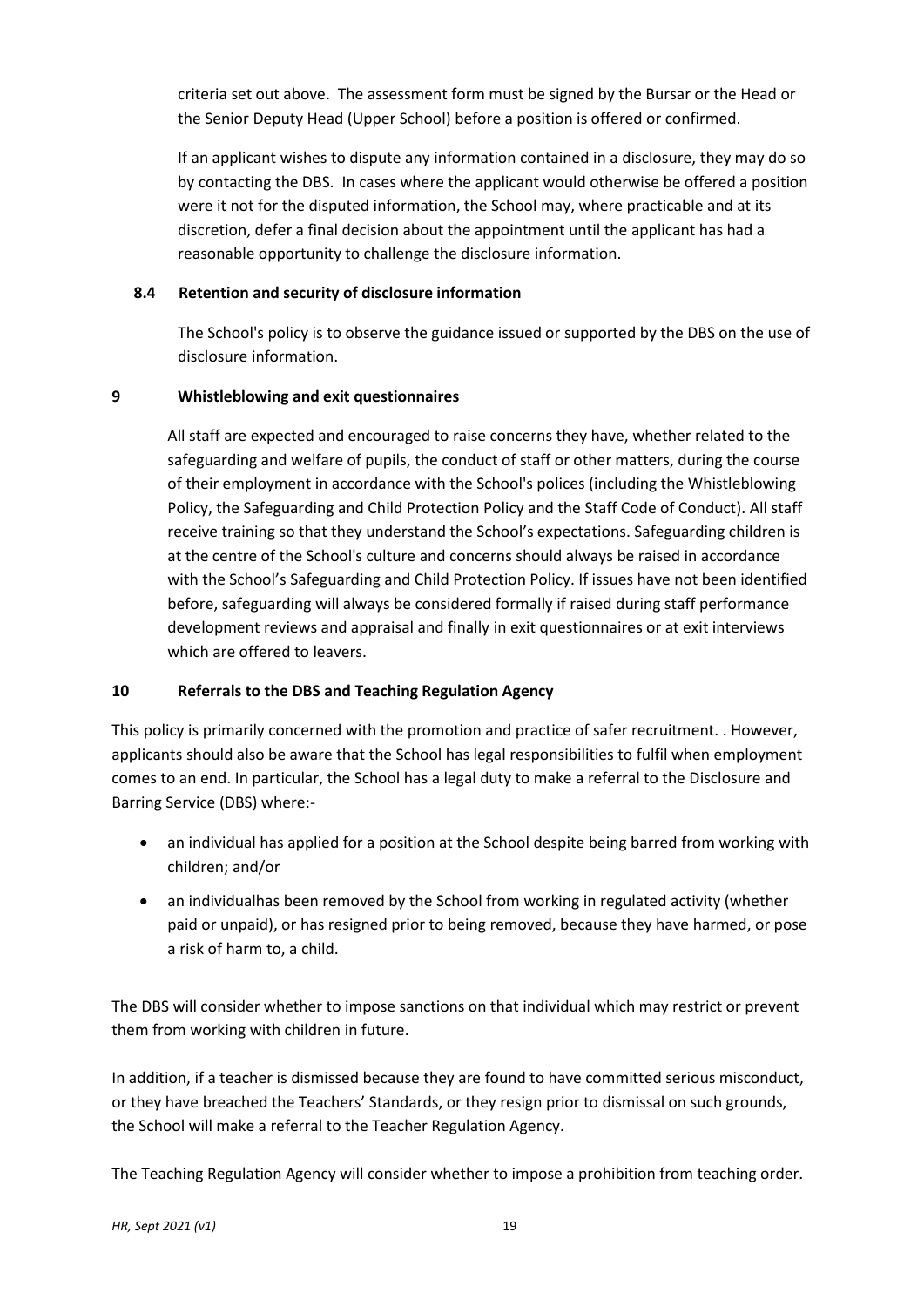# **11 Queries**

If an applicant has any queries on how to apply for a post at the School they should contact the HR Department.

# **12 Review of Policy**

Recruitment procedures will be reviewed regularly to ensure that individuals are treated on the basis of their relevant merits and abilities and that selection criteria are justified on nondiscriminatory grounds as being essential for the effective performance of the job. The School will adopt recruitment methods aimed to reach suitably qualified or skilled individuals from all sectors of the community.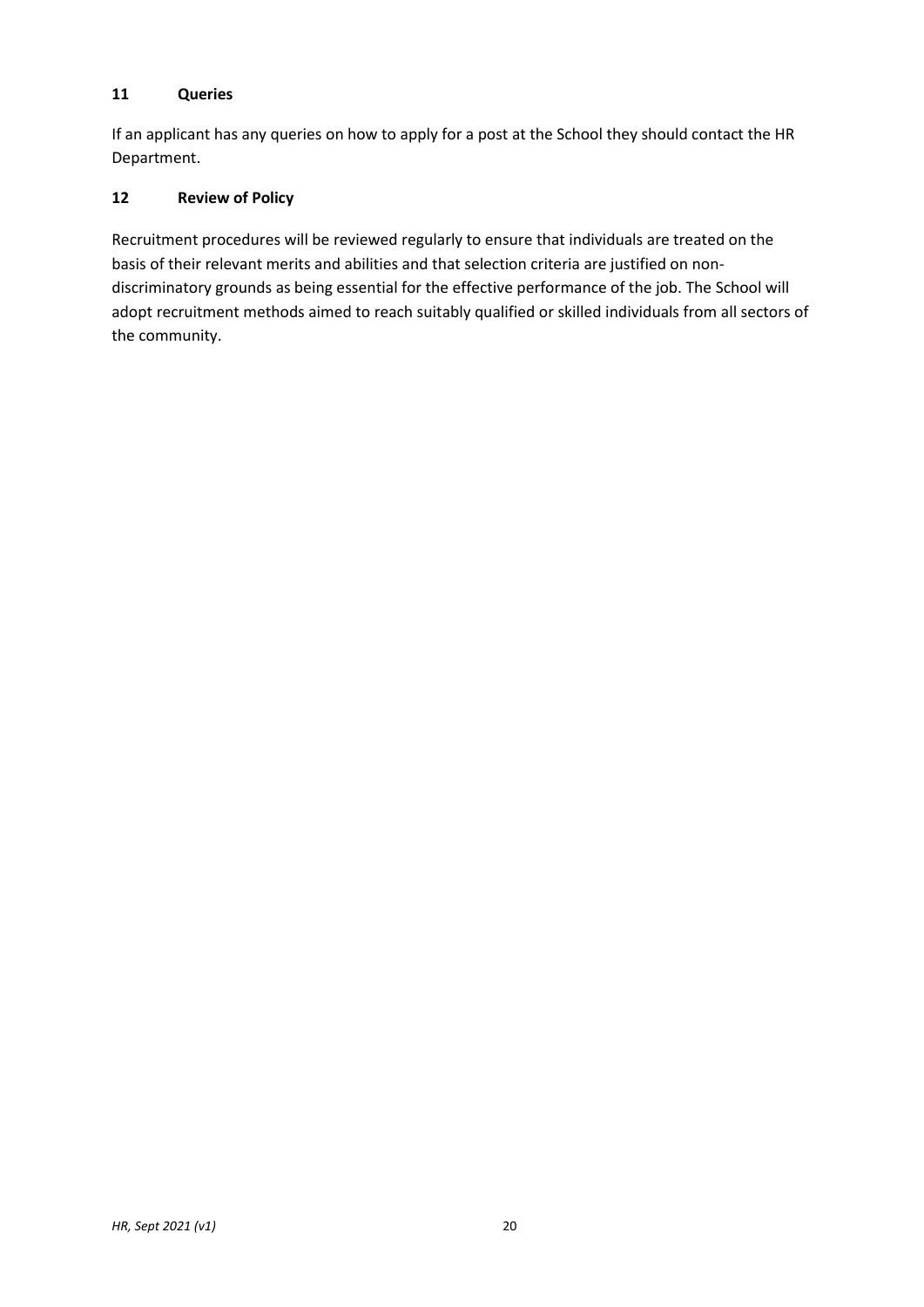# **APPENDIX 1 LIST OF VALID IDENTITY DOCUMENTS**

#### **Group 1: primary identity documents**

- current valid passport
- biometric residence permit (UK)
- current driving licence (photocard full or provisional (UK / Isle of Man andChannel Islands.
- birth certificate issued within 12 months of birth (UK, Isle of Man and Channel Islands including those issued by UK authorities overseas, such as Embassies, High Commissions and HM Forces)
- adoption certificate (UK and Channel Islands)

#### **Group 2a: trusted government documents**

- current driving licence (photocard full or provisional (all countries outside the UK excluding Isle of Man and Channel Islands)
- current driving licence (paper version if issued before 1998 full or provisional ; UK / Isle of Man andChannel Islands)
- birth certificate issued after time of birth (UK, Isle of Man and Channel Islands)
- marriage / civil partnership certificate (UK and Channel Islands)
- immigration document, visa or work permit (issued by a country outside the UK. Valid only for roles whereby the applicant is living and working outside of the UK. Visa / permit must relate to the non UKcountry in which the role is based)
- HM Forces ID card (UK)
- fire arms licence (UK, Channel Islands and Isle of Man)

All driving licences must be valid.